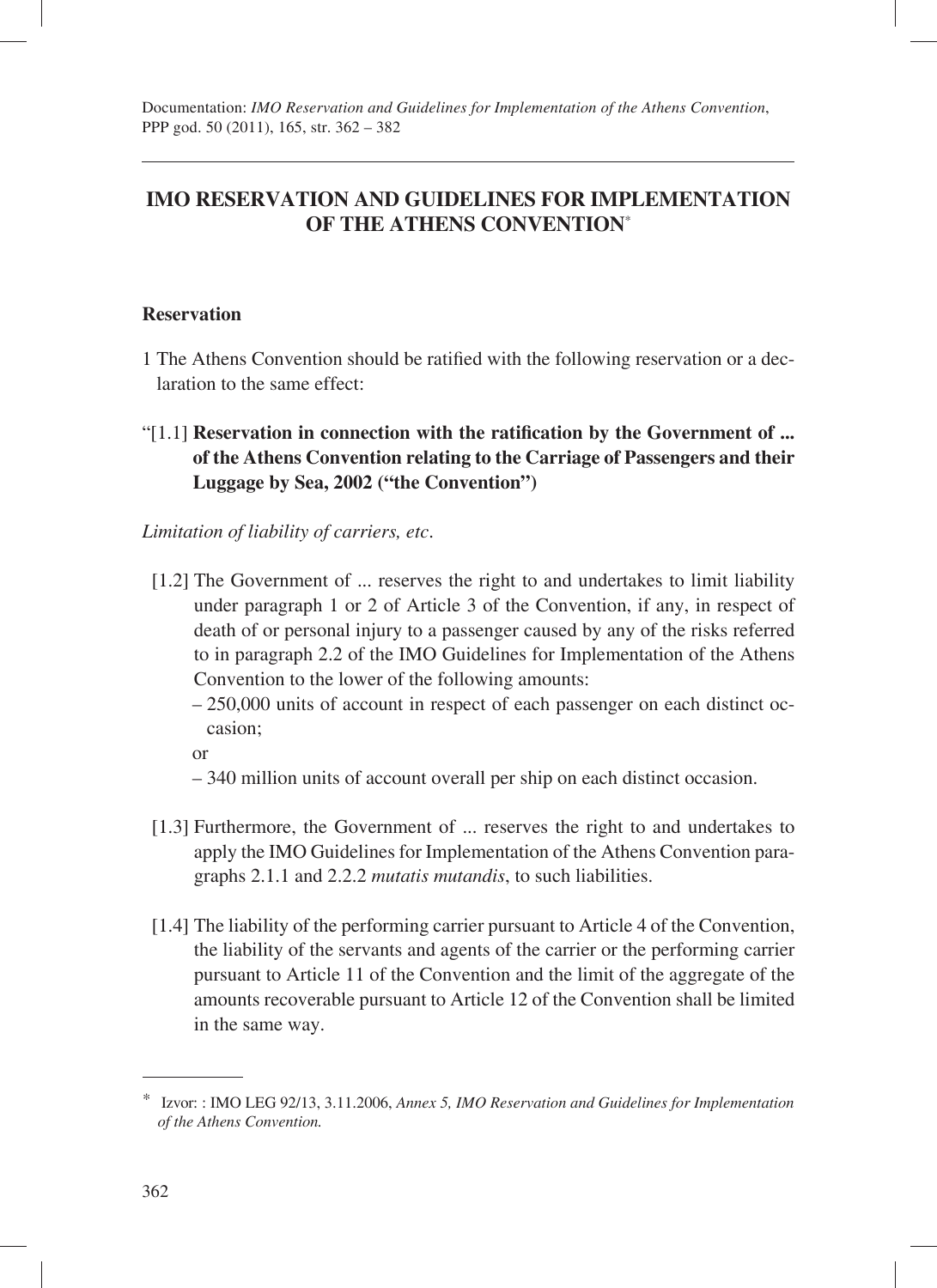# **IMO REZERVA I SMJERNICE ZA PRIMJENU ATENSKE KONVENCIJE**

### **Rezerva**

- 1. Atensku konvenciju treba ratificirati sa sljedećom rezervom ili izjavom s istim učinkom:
- "[1.1] **Rezerva u svezi s ratifikacijom Atenske konvencije iz 2002. o prijevozu putnika i njihove prtljage morem ("Konvencija") od strane Vlade ...**

*Ograničenje odgovornosti prijevoznika i dr.*

- [1.2] Vlada ... pridržava pravo i preuzima obvezu da eventualnu odgovornost na temelju stavka 1. ili 2. članka 3. Konvencije, u pogledu smrti ili tjelesne ozljede putnika koji su prouzročeni nekim od rizika navedenih u stavku 2.2. IMO Smjernica za primjenu Atenske konvencije, ograniči na niži iznos od sljedeće navedenih:
	- 250 000 obračunskih jedinica po svakom putniku i svakom zasebnom događaju;

ili

- 340 milijuna obračunskih jedinica ukupno po brodu za svaki zasebni događaj.
- [1.3] Nadalje, Vlada ... pridržava pravo i preuzima obvezu primjenjivati stavke 2.1.1. i 2.2.2. IMO Smjernica za primjenu Atenske konvencije*, mutatis mutandis*, na takvu odgovornost.
- [1.4] Na isti način mora se ograničiti i odgovornost stvarnog prijevoznika po članku 4. Konvencije, odgovornost radnika i zastupnika kojima se u svom poslovanju služe prijevoznik ili stvarni prijevoznik po članku 11. Konvencije kao i najveći ukupni iznos koji se može nadoknaditi po članku 12. Konvencije.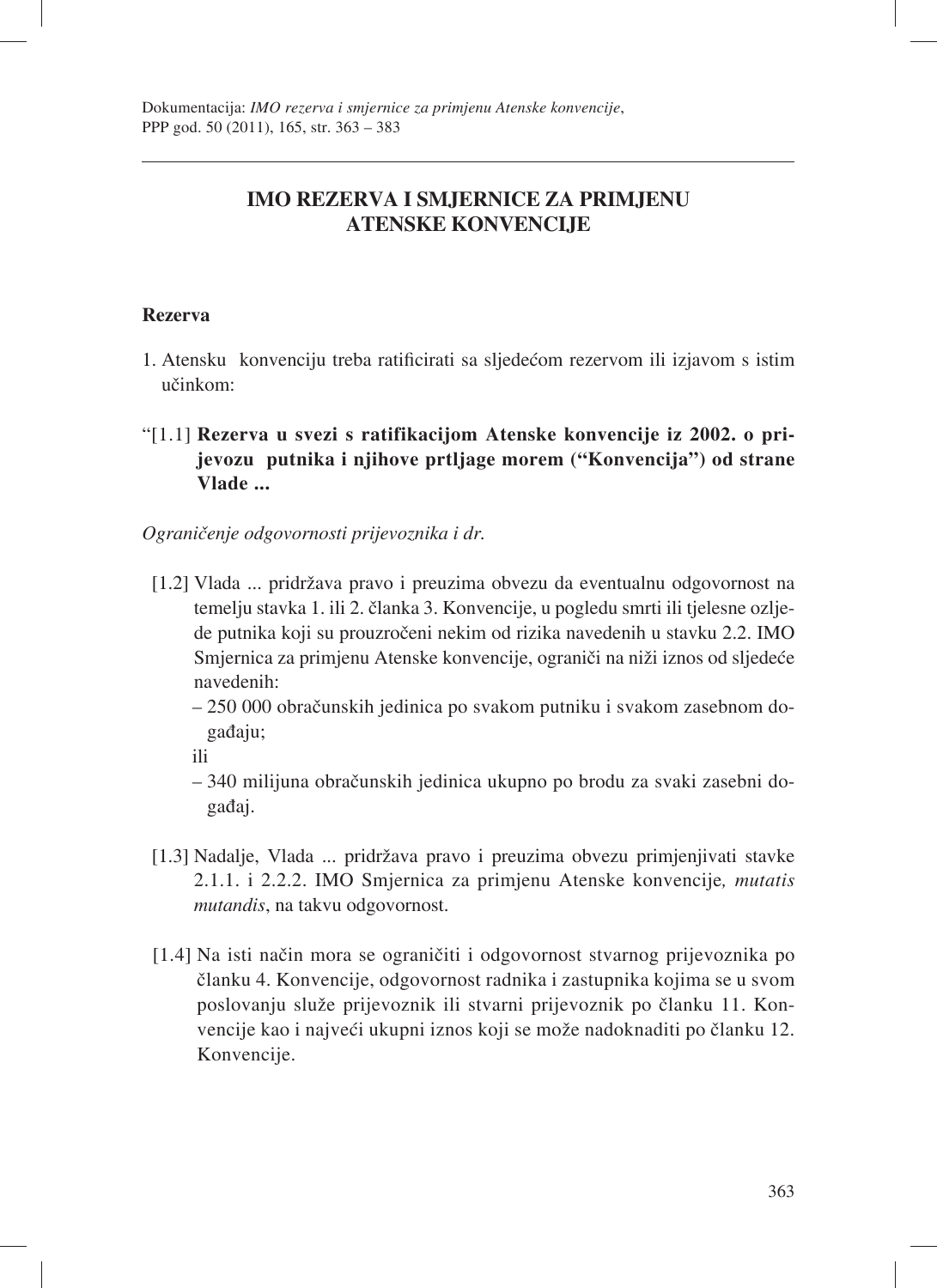[1.5] The reservation and undertaking in paragraph 1.2 will apply regardless of the basis of liability under paragraph 1 or 2 of Article 3 and notwithstanding anything to the contrary in Article 4 or 7 of the Convention; but this reservation and undertaking do not affect the operation of Articles 10 and 13.

#### *Compulsory insurance and limitation of liability of insurers*

- [1.6] The Government of ... reserves the right to and undertakes to limit the requirement under paragraph 1 of Article 4 *bis* to maintain insurance or other financial security for death or personal injury to a passenger caused by any of the risks referred to in paragraph 2.2 of the IMO Guidelines for Implementation of the Athens Convention to the lower of the following amounts:
	- 250,000 units of account in respect of each passenger on each distinct occasion;

or

- 340 million units of account overall per ship on each distinct occasion.
- [1.7] The Government of ... reserves the right to and undertakes to limit the liability of the insurer or other person providing financial security under paragraph 10 of Article 4 *bis*, for death or personal injury to a passenger caused by any of the risks referred to in paragraph 2.2 of the IMO Guidelines for Implementation of the Athens Convention, to a maximum limit of the amount of insurance or other financial security which the carrier is required to maintain under paragraph 1.6 of this reservation.
- [1.8] The Government of ... also reserves the right to and undertakes to apply the IMO Guidelines for Implementation of the Athens Convention including the application of the clauses referred to in paragraphs 2.1 and 2.2 in the Guidelines in all compulsory insurance under the Convention.
- [1.9] The Government of … reserves the right to and undertakes to exempt the provider of insurance or other financial security under paragraph 1 of Article 4 *bis* from any liability for which he has not undertaken to be liable.

#### *Certifi cation*

[1.10] The Government of ... reserves the right to and undertakes to issue insurance certificates under paragraph 2 of Article 4 *bis* of the Convention so as: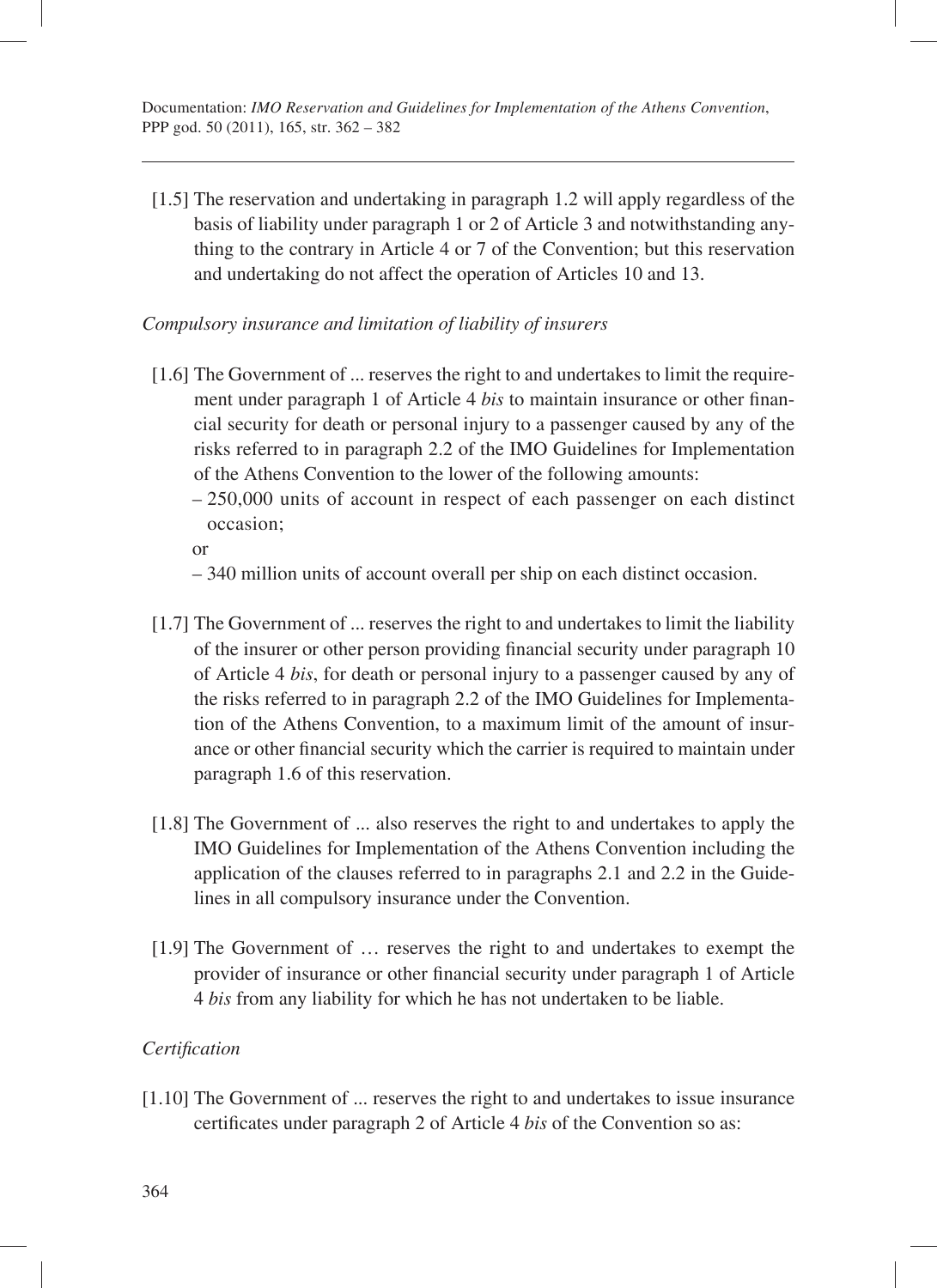[1.5] Rezerva i preuzimanje obveze prema stavku 1.2 primjenjuju se neovisno o temelju odgovornosti iz stavka 1. ili 2. članka 3. i unatoč suprotnoj odredbi članka 4. ili 7. Konvencije. Međutim, navedena rezerva i preuzimanje obveze iz stavka 1.2. ne utječu na primjenu članaka 10. i 13.

*Obvezno osiguranje i ograničenje odgovornosti osiguratelja*

- [1.6] Vlada ... pridržava pravo i preuzima obvezu da zahtjev iz stavka 1. članka 4 *bis.* o održavanju na snazi osiguranja ili drugog financijskog jamstva radi pokrića odgovornosti za štetu zbog smrti ili tjelesne ozljede koje su posljedica rizika navedenih u stavku 2.2. IMO Smjernica za primjenu Atenske konvencije, ograniči na niži iznos od ovdje navedenih:
	- 250 000 obračunskih jedinica po svakom putniku i svakom zasebnom događaju;

ili

- 340 milijuna obračunskih jedinica ukupno po brodu za svaki zaseban događaj.
- [1.7] Vlada ... pridržava pravo i preuzima obvezu da odgovornost osiguratelja ili druge osobe koja daje financijsko jamstvo na temelju stavka 10. članka 4 *bis*. za štetu zbog smrti ili tjelesne ozljede putnika koja je posljedica nekog od rizika navedenog u stavku 2.2. IMO Smjernica za primjenu Atenske konvencije, ograniči na najveći iznos osiguranja ili drugog financijskog jamstva koje je prijevoznik dužan održavati na snazi u skladu sa stavkom 1.6. ove rezerve.
- [1.8] Vlada ... također pridržava pravo i preuzima obvezu primjenjivati IMO Smjernice za primjenu Atenske konvencije, uključujući i primjenu klauzula navedenih u stavcima 2.1. i 2.2. Smjernica, na sva obvezna osiguranja u skladu s Konvencijom.
- [1.9] Vlada ... pridržava pravo i preuzima obvezu da pružatelja osiguranja ili drugog fi nancijskog jamstva iz stavka 1. članka 4 *bis*. oslobodi bilo kakve odgovornosti koju on nije preuzeo.

### *Izdavanje svjedodžbi*

[1.10] Vlada ... pridržava pravo i preuzima obvezu da u svjedodžbama koje izdaje po stavku 2. članka 4 *bis*. Konvencije budu: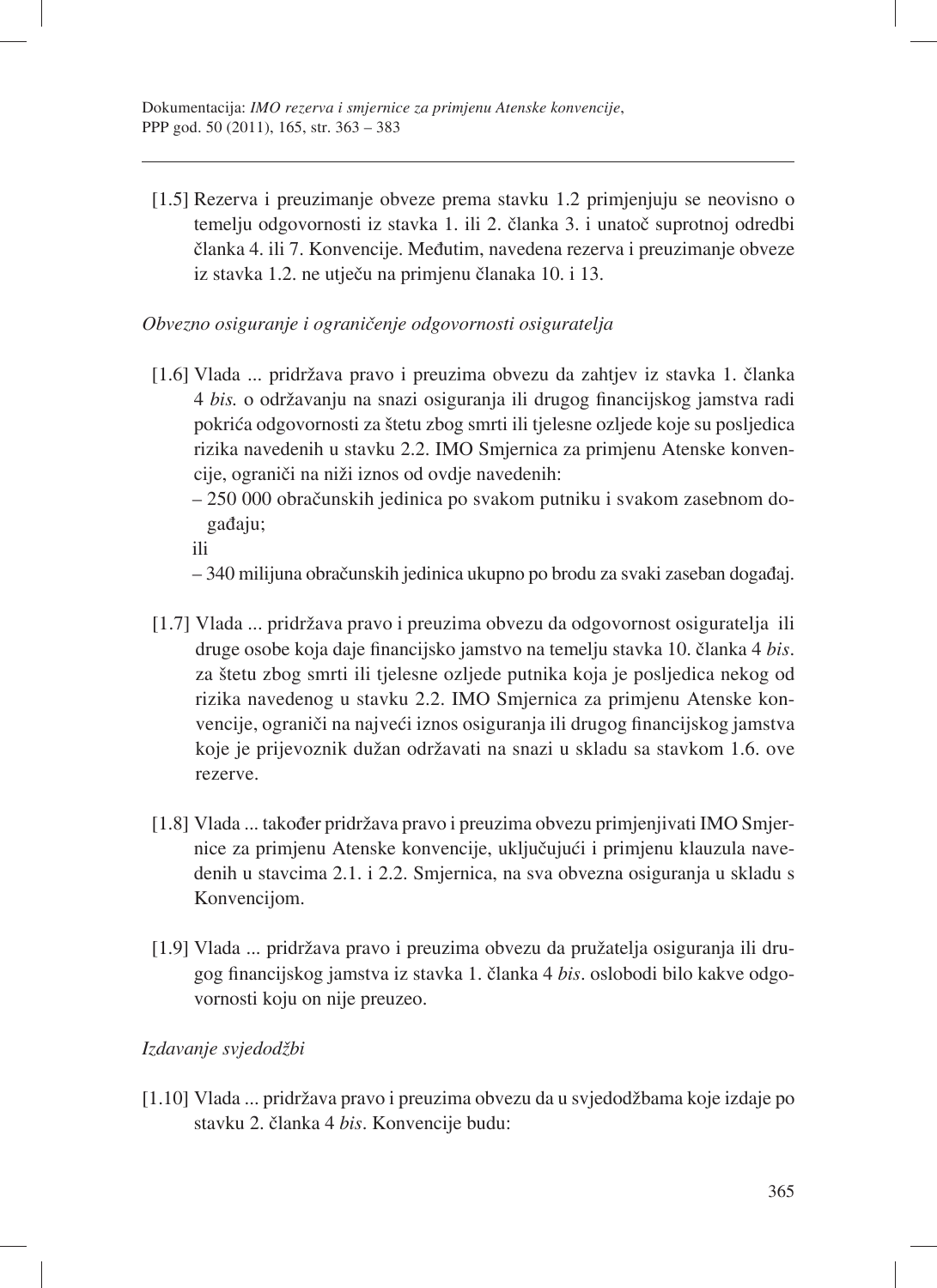- to reflect the limitations of liability and the requirements for insurance cover referred to in paragraphs 1.2, 1.6, 1.7 and 1.9; and
- $-$  to include such other limitations, requirements and exemptions as it finds that the insurance market conditions at the time of the issue of the certifi cate necessitate.
- [1.11] The Government of ... reserves the right to and undertakes to accept insurance certificates issued by other States Parties issued pursuant to a similar reservation.
- [1.12] All such limitations, requirements and exemptions will be clearly reflected in the Certificate issued or certified under paragraph 2 of Article 4 *bis* of the Convention.

*Relationship between this Reservation and the IMO Guidelines for Implementation of the Athens Convention* 

[1.13] The rights retained by this reservation will be exercised with due regard to the IMO Guidelines for Implementation of the Athens Convention**,** or to any amendments thereto, with an aim to ensure uniformity. If a proposal to amend the IMO Guidelines for Implementation of the Athens Convention, including the limits, has been approved by the Legal Committee of the International Maritime Organization, those amendments will apply as from the time determined by the Committee. This is without prejudice to the rules of international law regarding the right of a State to withdraw or amend its reservation."

### **Guidelines**

- 2 In the current state of the insurance market, States Parties should issue insurance certificates on the basis of one undertaking from an insurer covering war risks, and another insurer covering non-war risks. Each insurer should only be liable for its part. The following rules should apply (the clauses referred to are set out in Appendix A):
- 2.1 Both war and non-war insurance may be subject to the following clauses:
	- 2.1.1 *Institute Radioactive Contamination, Chemical, Biological, Bio-chemical and Electromagnetic Weapons Exclusion Clause* (Institute clause no. 370);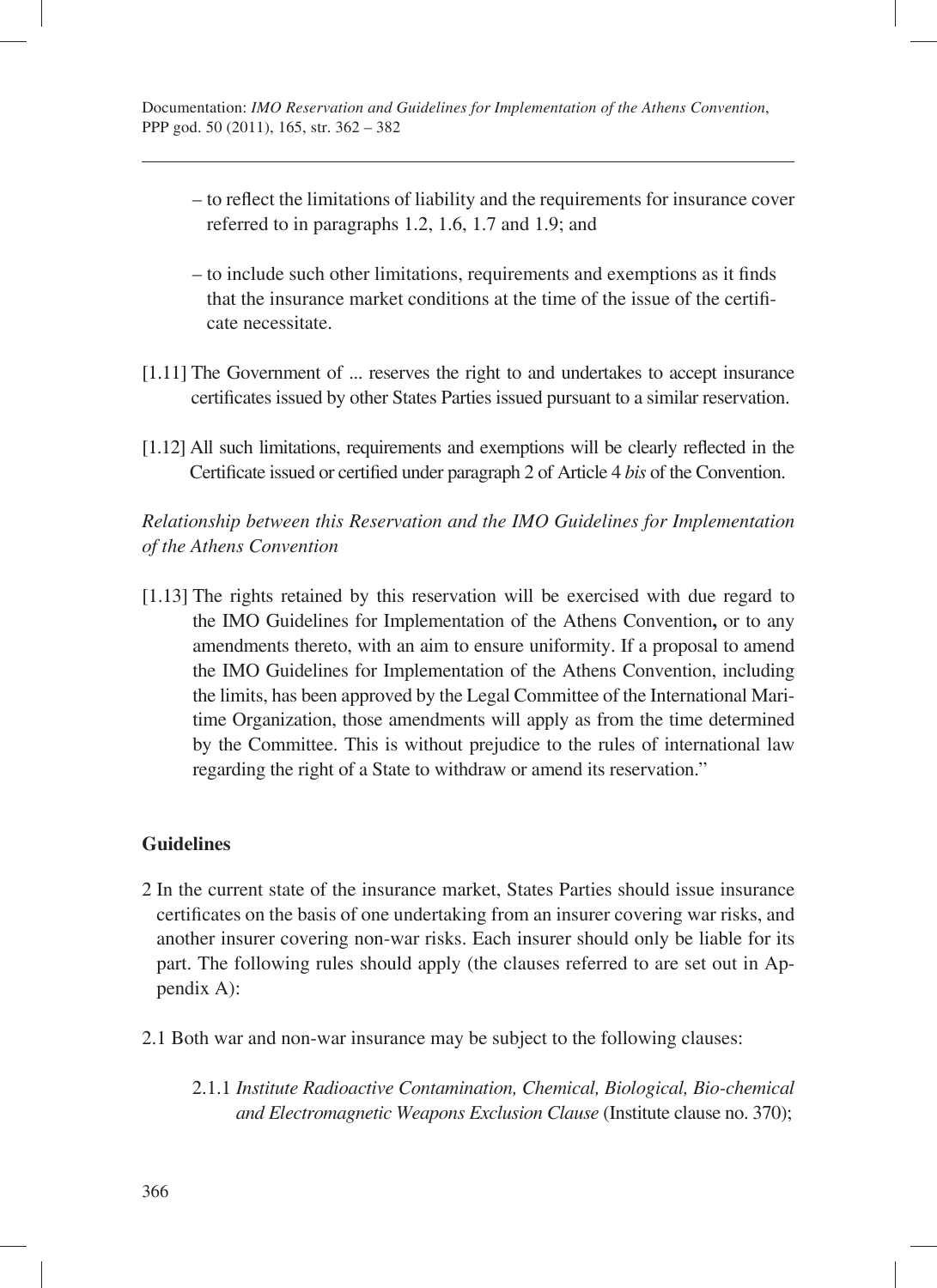- iskazani iznosi ograničenja odgovornosti i uvjeti osigurateljnog pokrića navedeni u stavcima 1.2, 1.6, 1.7 i 1.9; i
- navedena i druga ograničenja, uvjeti i iznimke ako Vlada utvrdi da to zahtijevaju uvjeti na tržištu osiguranja u vrijeme izdavanja svjedodžbe.
- [1.11] Vlada ... pridržava pravo i preuzima obvezu da prihvati svjedodžbe o osiguranju koje izdaju druge države stranke u skladu sa sličnom rezervom.
- [1.12] Sva takva ograničenja, uvjeti i iznimke moraju biti jasno naznačeni u Svjedodžbi izdanoj ili potvrđenoj po stavku 2. članku 4 *bis*. Konvencije.

## *Odnos između ove Rezerve i IMO Smjernica za primjenu Atenske konvencije*

[1.13] Prava pridržana ovom rezervom koriste se uz uvažavanje IMO Smjernica za primjenu Atenske konvencije i svake njihove naknadne izmjene, sa svrhom da se osigura ujednačenost. Ako prijedlog za izmjenu IMO Smjernica za primjenu Atenske konvencije, uključujući i iznose ograničenja, bude odobren od strane Pravnog odbora Međunarodne pomorske organizacije, te izmjene primjenjuju se od trenutka kojeg odredi Odbor. To ne utječe na odredbe međunarodnog prava glede prava država da povuku ili izmjene svoju rezervu.

### **Smjernice**

- 2. S obzirom na trenutno stanje tržišta osiguranja, države stranke trebaju izdavati svjedodžbu o osiguranju na osnovi preuzete obveze jednog osiguratelja da pokriva ratne rizike i preuzete obveze drugog osiguratelja da pokriva ne-ratne rizike. Svaki osiguratelj treba odgovarati za svoj dio. Potrebno je primjenjivati sljedeća pravila (klauzule koje se navode sadržane su u Dodatku A):
- 2.1. Osiguranja ratnih i ne-ratnih rizika mogu biti pružena uz primjenu sljedećih klauzula:
	- 2.1.1. *Institutska klauzula o isključenju rizika radioaktivnog onečišćenja, kemijskog, biološkog, bio-kemijskog i elektromagnetskog oružja* (Institutska klauzula br. 370.)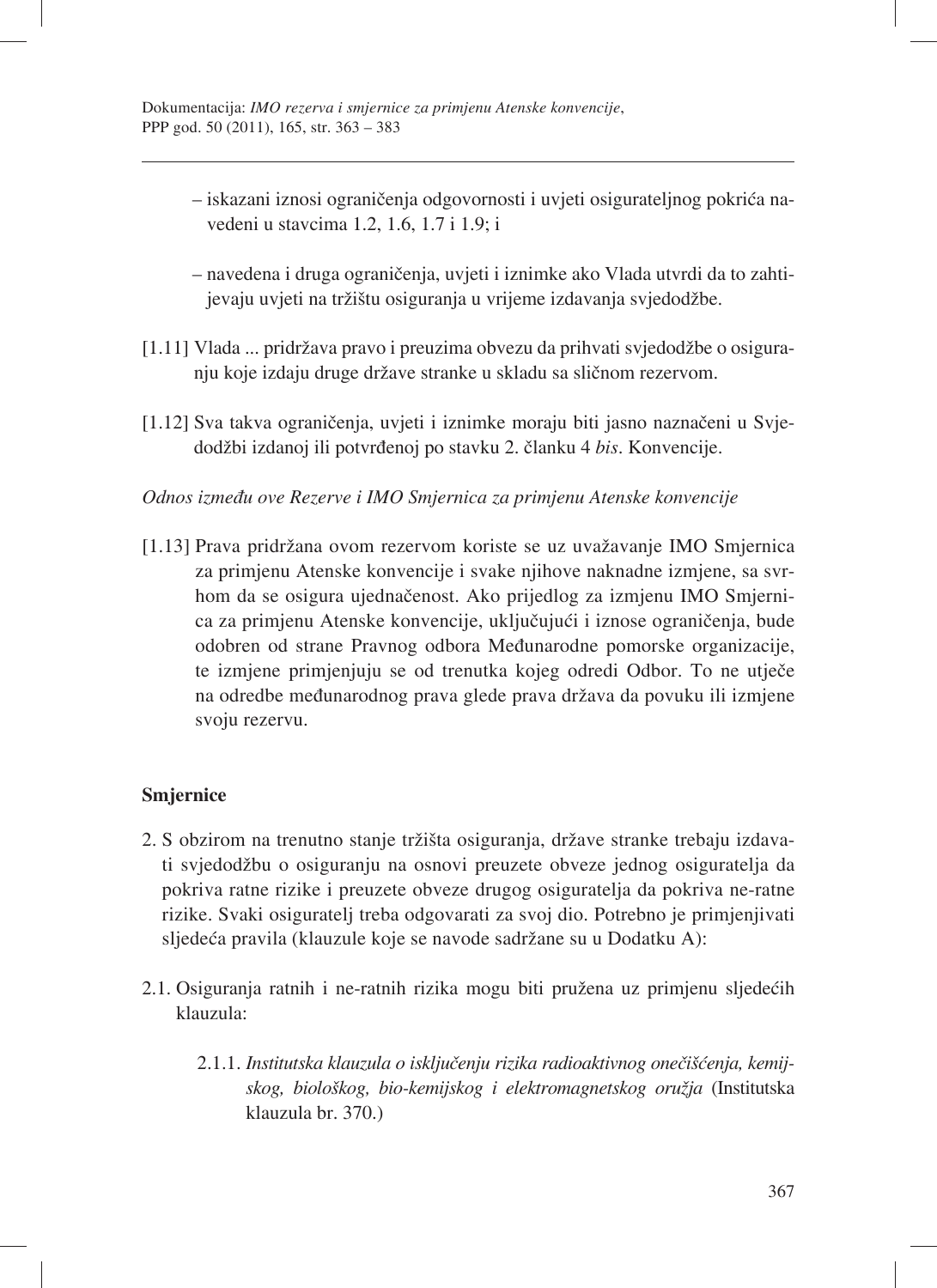- 2.1.2 *Institute Cyber Attack Exclusion Clause* (Institute clause no. 380);
- 2.1.3 The defences and limitations of a provider of compulsory financial security under the Convention as modified by these guidelines, in particular the limit of 250,000 units of account per passenger on each distinct occasion;
- 2.1.4 The provision that the insurance shall only cover liabilities subject to the Convention as modified by these guidelines; and
- 2.1.5 The provision that any amounts settled under the Convention shall serve to reduce the outstanding liability of the carrier and/or its insurer under Article 4 *bis* of the Convention even if they are not paid by or claimed from the respective war or non-war insurers.
- 2.2 War insurance shall cover liability, if any, for the loss suffered as a result of death or personal injury to a passenger caused by:
	- war, civil war, revolution, rebellion, insurrection, or civil strife arising there from, or any hostile act by or against a belligerent power;
	- capture, seizure, arrest, restraint or detainment, and the consequences thereof or any attempt thereat;
	- derelict mines, torpedoes, bombs or other derelict weapons of war;
	- act of any terrorist or any person acting maliciously or from a political motive and any action taken to prevent or counter any such risk;
	- confiscation and expropriation;

and may be subject to the following exemptions, limitations and requirements:

- 2.2.1 *War Automatic Termination and Exclusion Clause*
- 2.2.2 In the event the claims of individual passengers exceed in the aggregate the sum of 340 million units of account overall per ship on any distinct occasion, the carrier shall be entitled to invoke limitation of his liability in the amount of 340 million units of account, always provided that: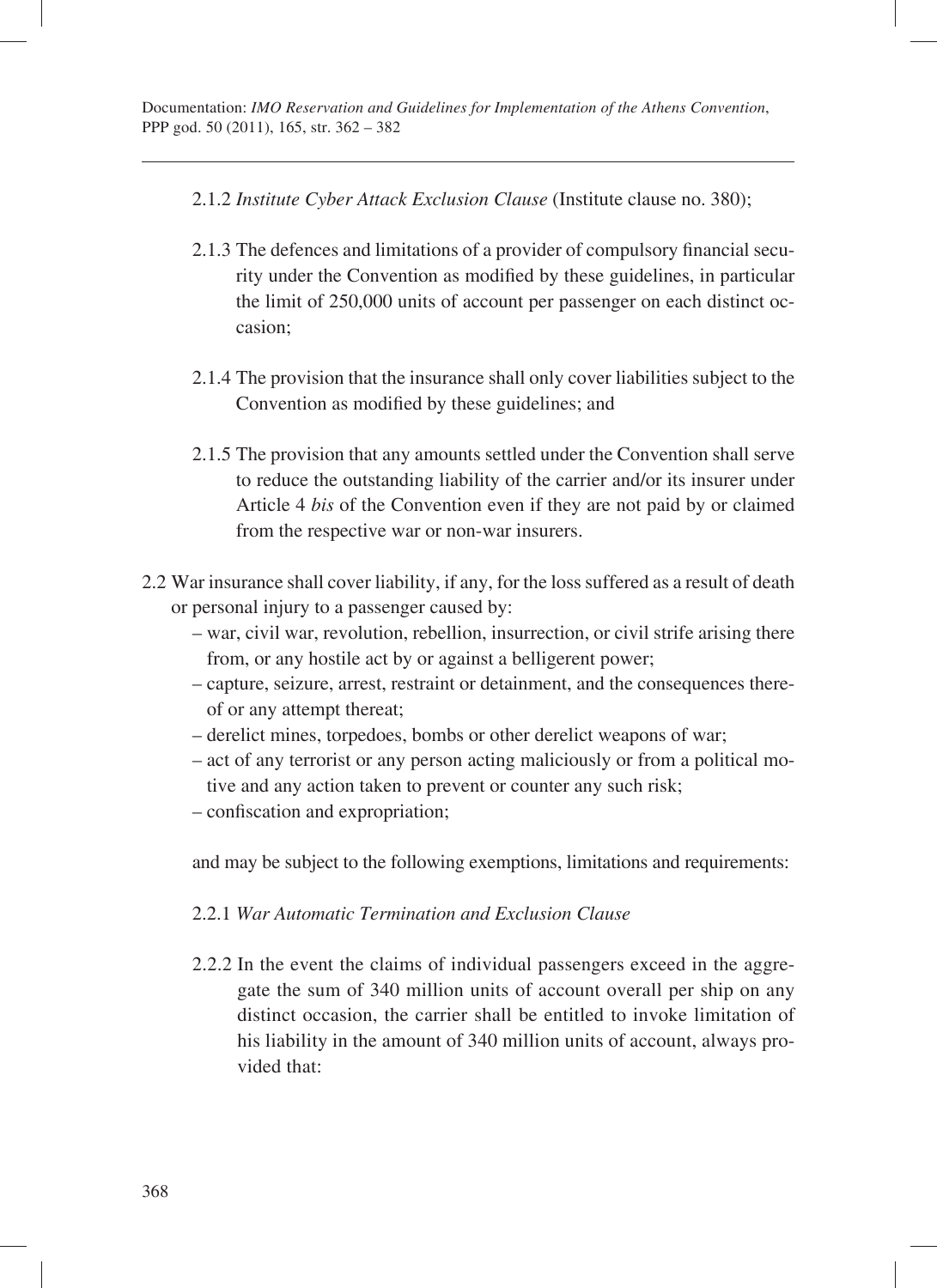- 2.1.2. *Institutska klauzula o isključenju rizika kibernetičkog napada* (Institutska klauzula br. 380.)
- 2.1.3. Oslobođenja i ograničenja odgovornosti pružatelja obveznog financijskog jamstva na temelju Konvencije kako je izmijenjena ovim Smjernicama, posebice iznos ograničenja odgovornosti od 250 000 obračunskih jedinica po putniku i po svakom zasebnom događaju;
- 2.1.4. Odredba da osiguranje pokriva samo odgovornost koja je uređena Konvencijom kako je izmijenjena ovim Smjernicama; i
- 2.1.5. Odredba da svaki iznos isplaćen na temelju Konvencije dovodi do smanjenja nenamirenog dijela tražbine s naslova odgovornosti prijevoznika i/ili njegovog osiguratelja iz članka 4 *bis*. Konvencije, čak i kada ga odnosni osiguratelj ratnih odnosno ne-ratnih rizika nije platio ili se to plaćanje od njega nije tražilo.
- 2.2. Osiguranje ratnih rizika pokriva eventualnu odgovornost za štetu zbog smrti i tjelesne ozljede putnika prouzročenu:
	- ratom, građanskim ratom, revolucijom, pobunom, ustankom ili građanskim sukobima koji zbog toga nastanu ili bilo kakvim neprijateljskim aktom neke zaraćene strane ili protiv nje;
	- zarobljavanjem, zapljenom, uzapćenjem, zaustavljanjem, ograničenjem ili zadržavanjem, kao i posljedicom tih akata ili pokušajem njihova izvršenja;
	- zaostalim minama, torpedima, bombama i drugim napuštenim ratnim oružjem;
	- postupkom terorista ili bilo koje osobe koja djeluje zlonamjerno ili s političkim pobudama, te svakom radnjom poduzetom radi sprječavanja takvog rizika ili borbe protiv njega;
	- konfi skacijom ili eksproprijacijom;

i na osiguranje se mogu primijeniti sljedeća isključenja, ograničenja i uvjeti:

- 2.2.1. *Klauzula o automatskom prestanku i isključenju osigurateljnog pokrića ratnih rizika*
- 2.2.2. U slučaju da tražbine pojedinih putnika prelaze skupni iznos od 340 milijuna obračunskih jedinica po brodu za svaki zaseban događaj, prijevoznik se može pozvati na ograničenje odgovornosti u iznosu od 340 milijuna obračunskih jedinica, pod uvjetom da: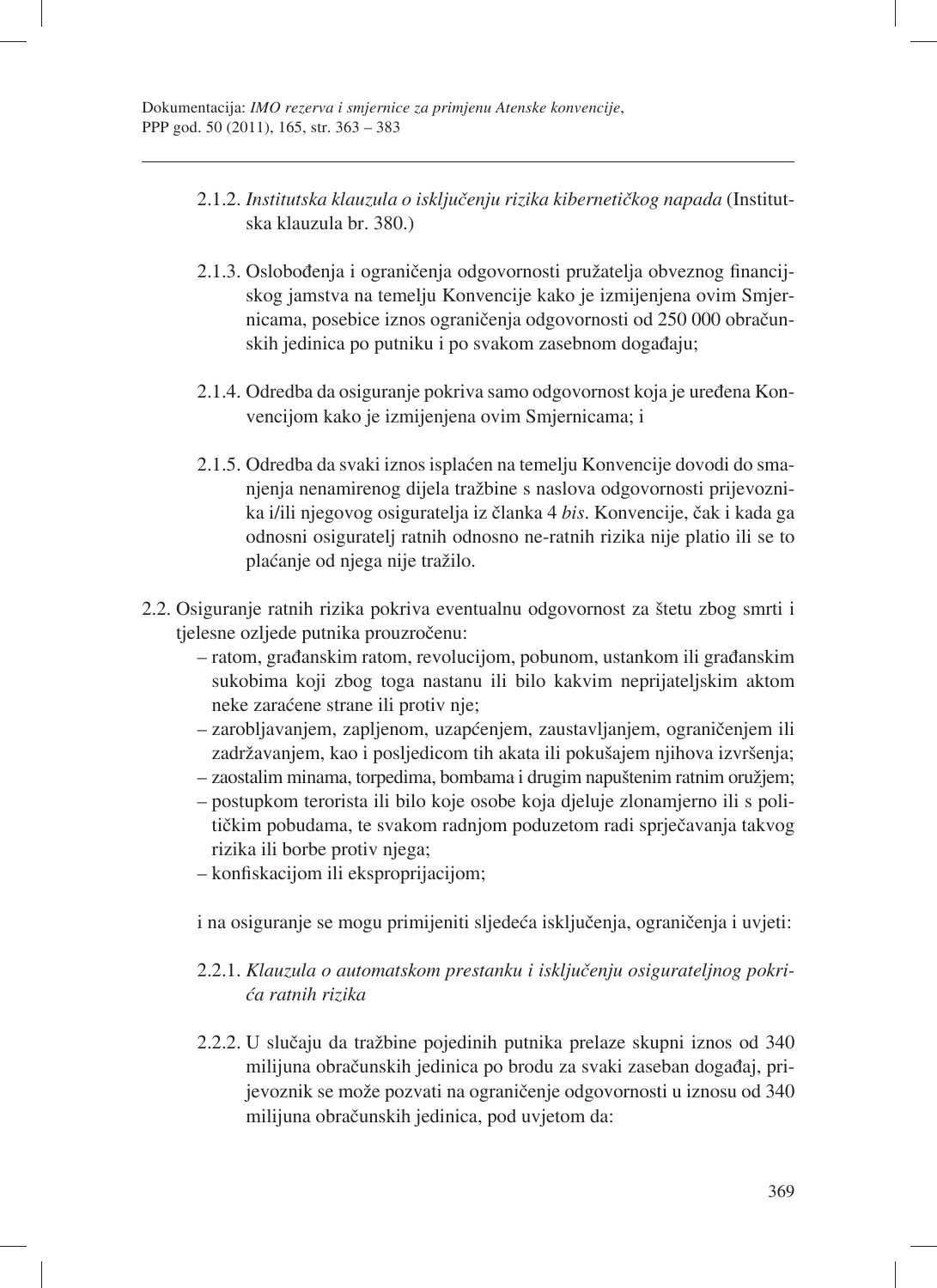- this amount should be distributed amongst claimants in proportion to their established claims;
- the distribution of this amount may be made in one or more portions to claimants known at the time of the distribution; and
- the distribution of this amount may be made by the insurer, or by the Court or other competent authority seized by the insurer in any State Party in which legal proceedings are instituted in respect of claims allegedly covered by the insurance.

2.2.3 30 days notice clause in cases not covered by 2.2.1

- 2.3 Non-war insurance should cover all perils subject to compulsory insurance other than those risks listed in 2.2, whether or not they are subject to exemptions, limitations or requirements in 2.1 and 2.2.
- 3 An example of a set of insurance undertakings (Blue Cards) and an insurance certificate, all reflecting these guidelines, are included in Appendix B.
- 4 A State Party should not issue certificates on another basis than set out in paragraph 2 unless the matter first has been considered by the Legal Committee of the International Maritime Organization.
- 5 The Legal Committee encourages the Depositary of the Convention if necessary – to make these guidelines known to a State that is about to deposit an instrument of signature, ratification, acceptance, approval or accession.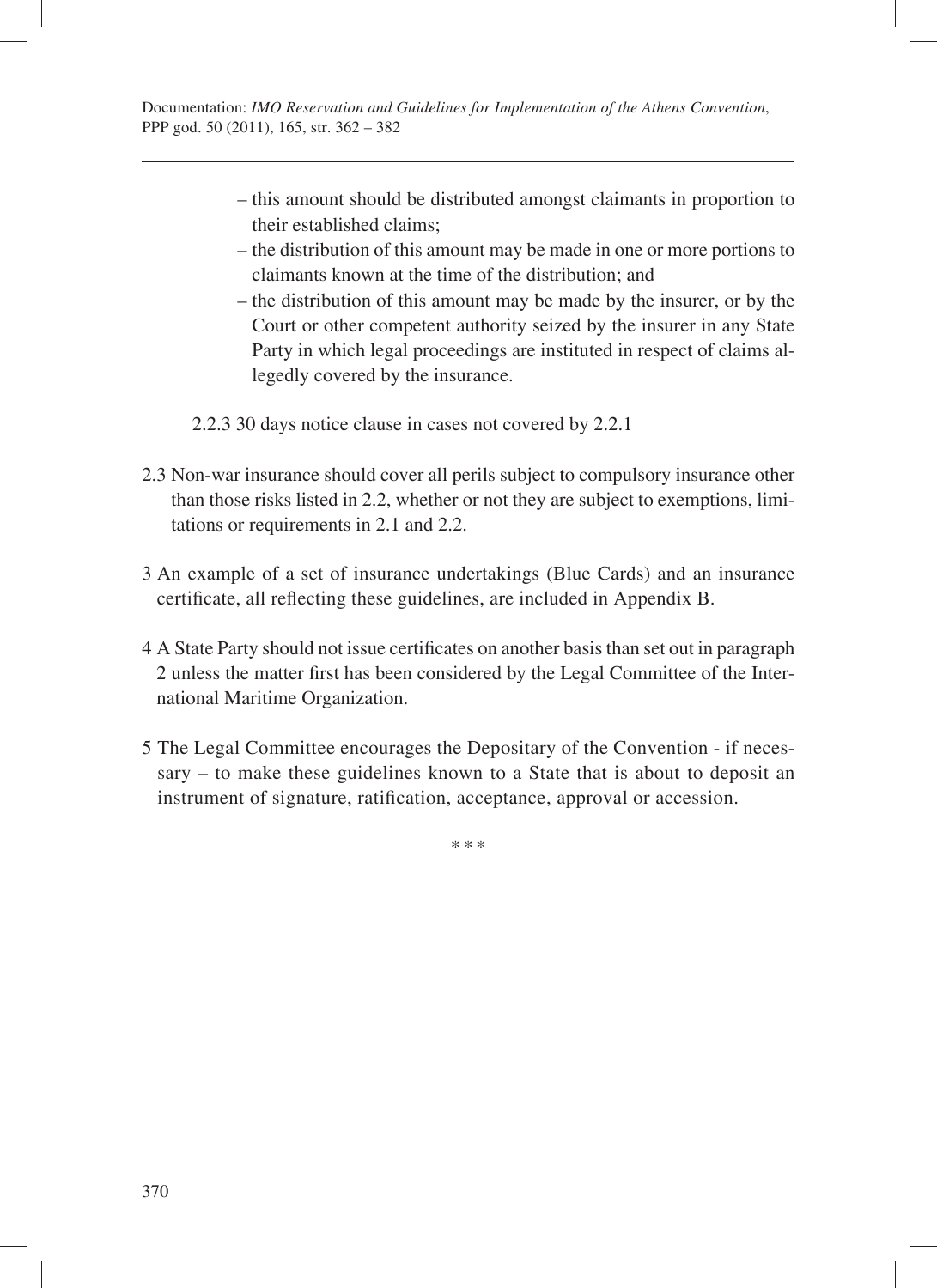- navedeni iznos bude raspodijeljen među oštećenicima razmjerno njihovim utvrđenim tražbinama,
- raspodjela navedenog iznosa može biti izvršena u jednom ili više obroka oštećenicima poznatim u vrijeme raspodjele, i
- raspodjela iznosa može biti izvršena i od strane osiguratelja, suda ili drugog nadležnog tijela određenog od strane osiguratelja u bilo kojoj državi stranci u kojoj je pokrenut pravni postupak glede tražbina za koje se tvrdi da su pokrivene osiguranjem.
- 2.2.3. Klauzula o tridesetodnevnom roku otkaznom roku u slučajevima na koje se primjenjuje klauzula iz točke 2.2.1.
- 2.3. Ne-ratno osiguranje treba pokrivati sve rizike koji su predmet obveznog osiguranja, osim rizika navedenih u točki 2.2, bez obzira primjenjuju li se na njih isključenja, ograničenja i uvjeti iz točaka.2.1. i 2.2.
- 3. Primjer kompleta svjedodžbi o osigurateljnom pokriću *("Plave karte"*) i svjedodžbe o osiguranju, sve u skladu s ovim Smjernicama, nalazi se u Dodatku B.
- 4. Država stranka ne smije izdavati svjedodžbe suprotno odredbama točke 2., osim ako tome ne prethodi razmatranje unutar Pravnog odbora Međunarodne pomorske organizacije.
- 5. Pravni odbor potiče depozitara Konvencije da, ako je potrebno, s ovim Smjernicama upozna svaku državu koja se priprema položiti ispravu o potpisivanju, ratifikaciji, prihvatu, odobrenju ili pristupanju.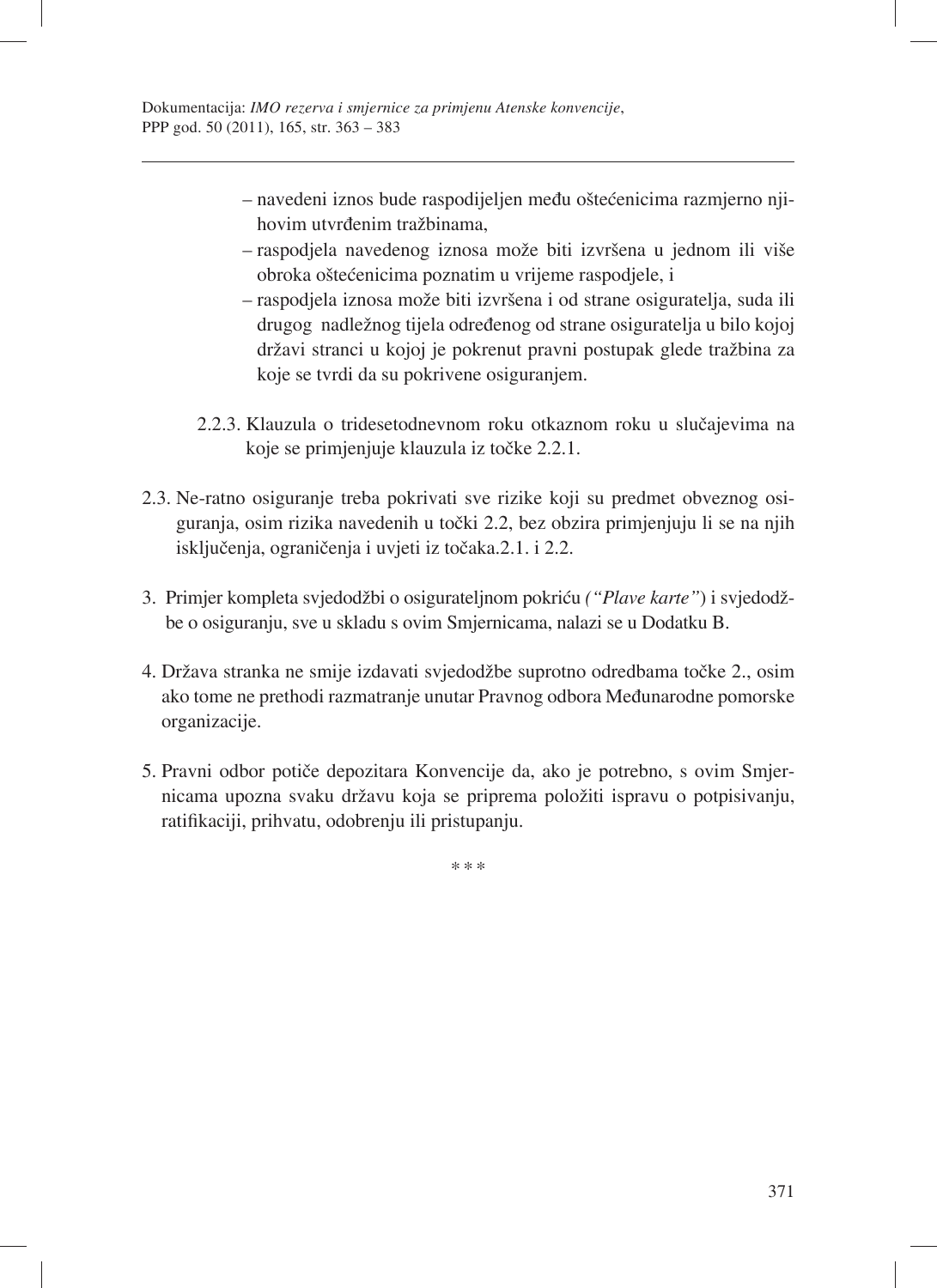# **APPENDIX A**

## **Insurance clauses referred to in guidelines 2.1.1, 2.1.2 and 2.2.1**

**Institute Radioactive Contamination, Chemical, Biological, Bio-chemical and Electromagnetic Exclusion Clause** (Cl. 370, 10/11/2003)

**This clause shall be paramount and shall override anything contained in this insurance inconsistent therewith** 

- 1 In no case shall this insurance cover loss, damage liability, or expense directly or indirectly caused by or contributed to by or arising from:
- 1.1 ionizing radiations from or contamination by radioactivity from any nuclear fuel or from any nuclear waste or from the combustion of nuclear fuel;
- 1.2 the radioactive, toxic, explosive or other hazardous or contaminating properties of any nuclear installation, reactor or other nuclear assembly or nuclear component thereof;
- 1.3 any weapon or device employing atomic or nuclear fission and/or fusion or other like reaction or radioactive force or matter;
- 1.4 the radioactive, toxic, explosive or other hazardous or contaminating properties of any radioactive matter. The exclusion in this sub-clause does not extend to radioactive isotopes, other than nuclear fuel, when such isotopes are being prepared, carried, stored, or used for commercial, agricultural, medical, scientific or other similar peaceful purposes;
- 1.5 any chemical, biological, bio-chemical, or electromagnetic weapon.

#### **Institute Cyber Attack Exclusion Clause** (Cl. 380, 10/11/03)

1. Subject only to clause 2 below, in no case shall this insurance cover loss damage liability or 1 expense directly or indirectly caused by or contributed to by or arising from the use or operation, as a means for inflicting harm, of any computer, computer system, computer software programme, malicious code, computer virus or process or any other electronic system.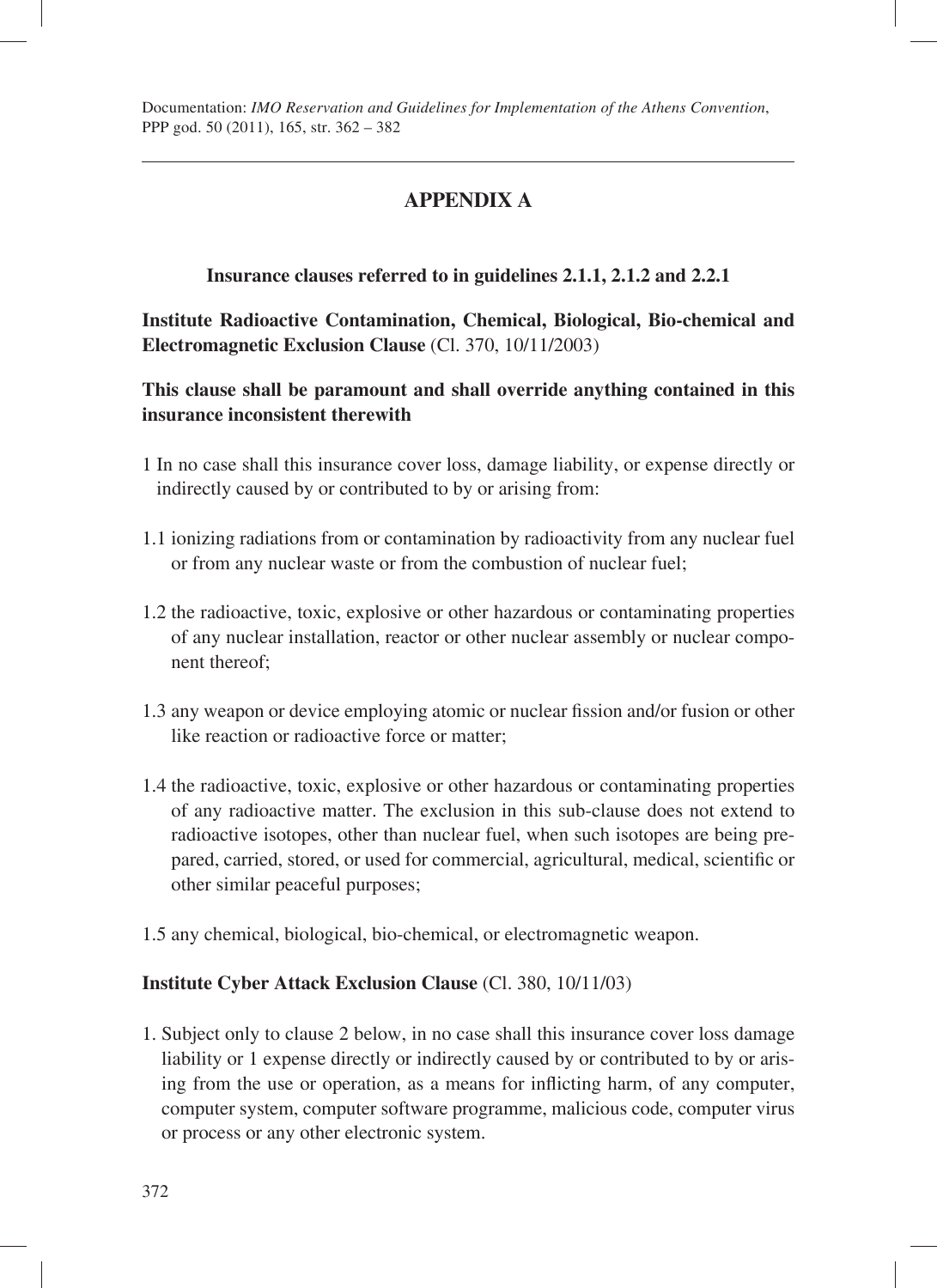# **DODATAK A**

## **Klauzule navedene u Smjernicama 2.1.1., 2.1.2. i 2.2.1.**

**Institutska klauzula o isključenju rizika radioaktivnog onečišćenja, kemijskog, biološkog, bio-kemijskog i elektromagnetskog oružja** (Klauzula br. 370, 10/11/2003)

**Ovo je klauzula s najvećom pravnom snagom, koja ima prednost pred svim drugim klauzulama ovog ugovora o osiguranju koje s njom nisu u skladu.**

- 1. Ovo osiguranje ni u kojem slučaju ne pokriva gubitak, oštećenje, odgovornost ili troškove koji su izravno ili neizravno prouzročeni, ili čijem je nastanku doprinijelo, ili koji proizlaze iz:
- 1.1 ionizirajućeg radioaktivnog zračenja ili radioaktivnog onečišćenja nuklearnim gorivom ili nuklearnim otpadom ili izgaranjem nuklearnog goriva;
- 1.2. radioaktivnim, toksičnim, eksplozivnim ili drugim opasnim ili onečiščujućim svojstvima nuklearnih postrojenja, reaktora ili drugih nuklearnih sklopova ili njihovih nuklearnih sastavnih dijelova;
- 1.3. oružja ili uređaja za koje se koristi atomska ili nuklearna fisija i /ili fuzija ili neka druga slična reakcija ili radioaktivna sila ili tvar;
- 1.4. radioaktivnih, toksičnih, eksplozivnih ili drugih opasnih ili onečiščujućih svojstava bilo koje radioaktivne tvari. Isključenje iz ovog stavka ne odnosi se na radioaktivne izotope, osim nuklearnog goriva, ako se ti izotopi pripremaju, prevoze, pohranjuju ili koriste u komercijalne, poljoprivredne, medicinske, znanstvene ili druge slične miroljubive svrhe;
- 1.5. kemijskog, biološkog, biokemijskog ili elektromagnetskog oružja.

### **Institutska klauzula o isključenju rizika kibernetičkog napada**

(Klauzula br. 380, 10/11/03)

1. Ovo osiguranje ne pokriva gubitak, oštećenje, odgovornost ili troškove koji su izravno ili neizravno prouzročeni, ili čijem je nastanku doprinijelo, ili koji proizlaze iz uporabe ili rada računala, računalnog sustava, računalnog softverskog programa, zlonamjernog koda, računalnog virusa ili postupka, ili bilo kakvog elektroničkog sustava, kao sredstva za nanošenje štete, osim u slučaju opisanom u sljedećoj točki 2.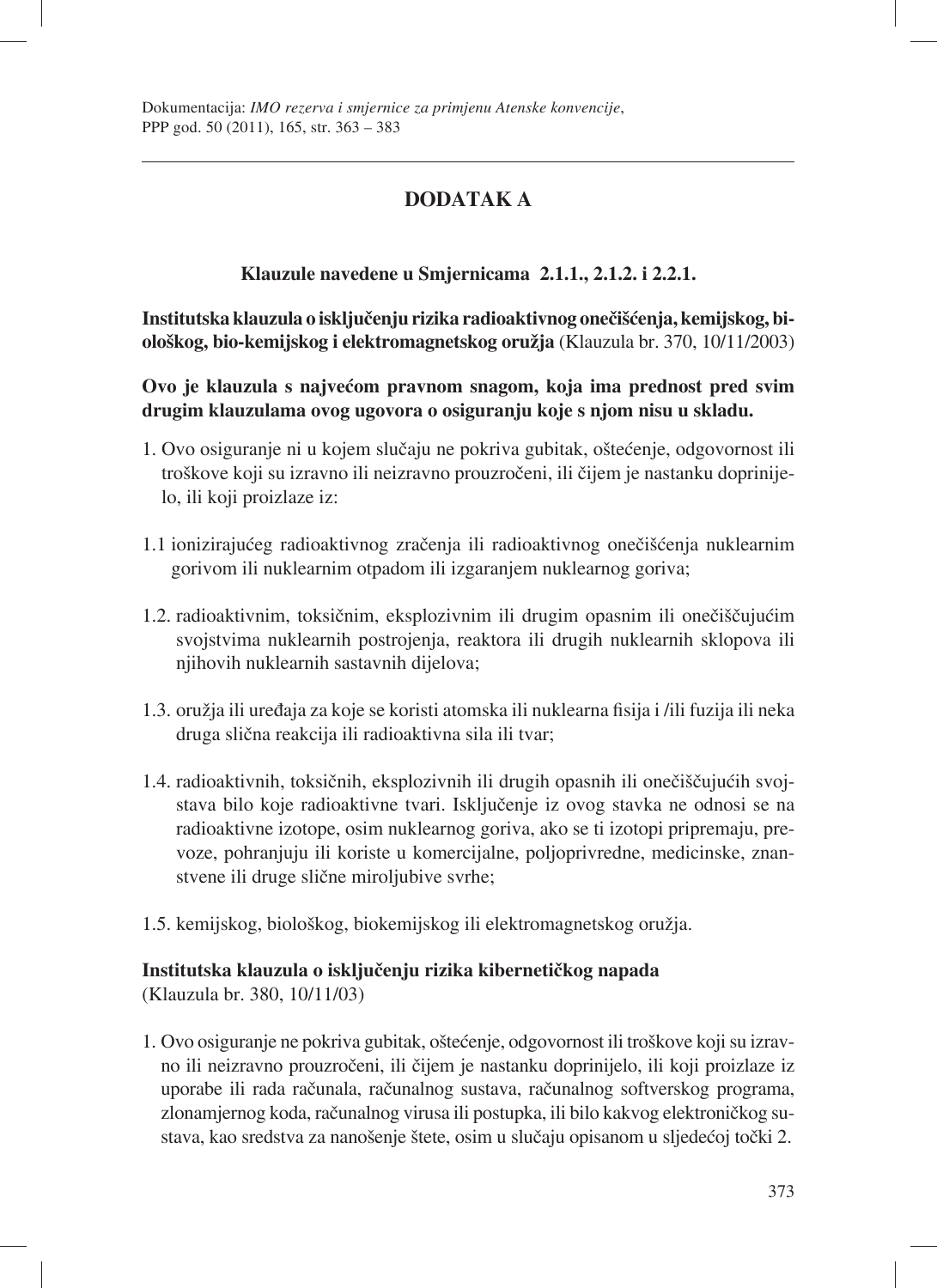2. Where this clause is endorsed on policies covering risks of war, civil war, revolution, rebellion, insurrection, or civil strife arising therefrom, or any hostile act by or against a belligerent power, or terrorism or any person acting from a political motive, Clause 1 shall not operate to exclude losses (which would otherwise be covered) arising from the use of any computer, computer system or computer software programme or any other electronic system in the launch and/or guidance system and/or firing mechanism of any weapon or missile.

#### **War Automatic Termination and Exclusion**

1.1 Automatic Termination of Cover

Whether or not such notice of cancellation has been given cover hereunder shall TERMINATE AUTOMATICALLY

- 1.1.1 upon the outbreak of war (whether there be a declaration of war or not) between any of the following: United Kingdom, United States of America, France, the Russian Federation, the People's Republic of China;
- 1.1.2 in respect of any vessel, in connection with which cover is granted hereunder, in the event of such vessel being requisitioned either for title or use.

#### 1.2 Five Powers War

This insurance excludes

- 1.2.1 loss damage liability or expense arising from: the outbreak of war (whether there be a declaration of war or not) between any of the following: United Kingdom, United States of America, France, the Russian Federation, the People's Republic of China; and
- 1.2.2 requisition either for title or use.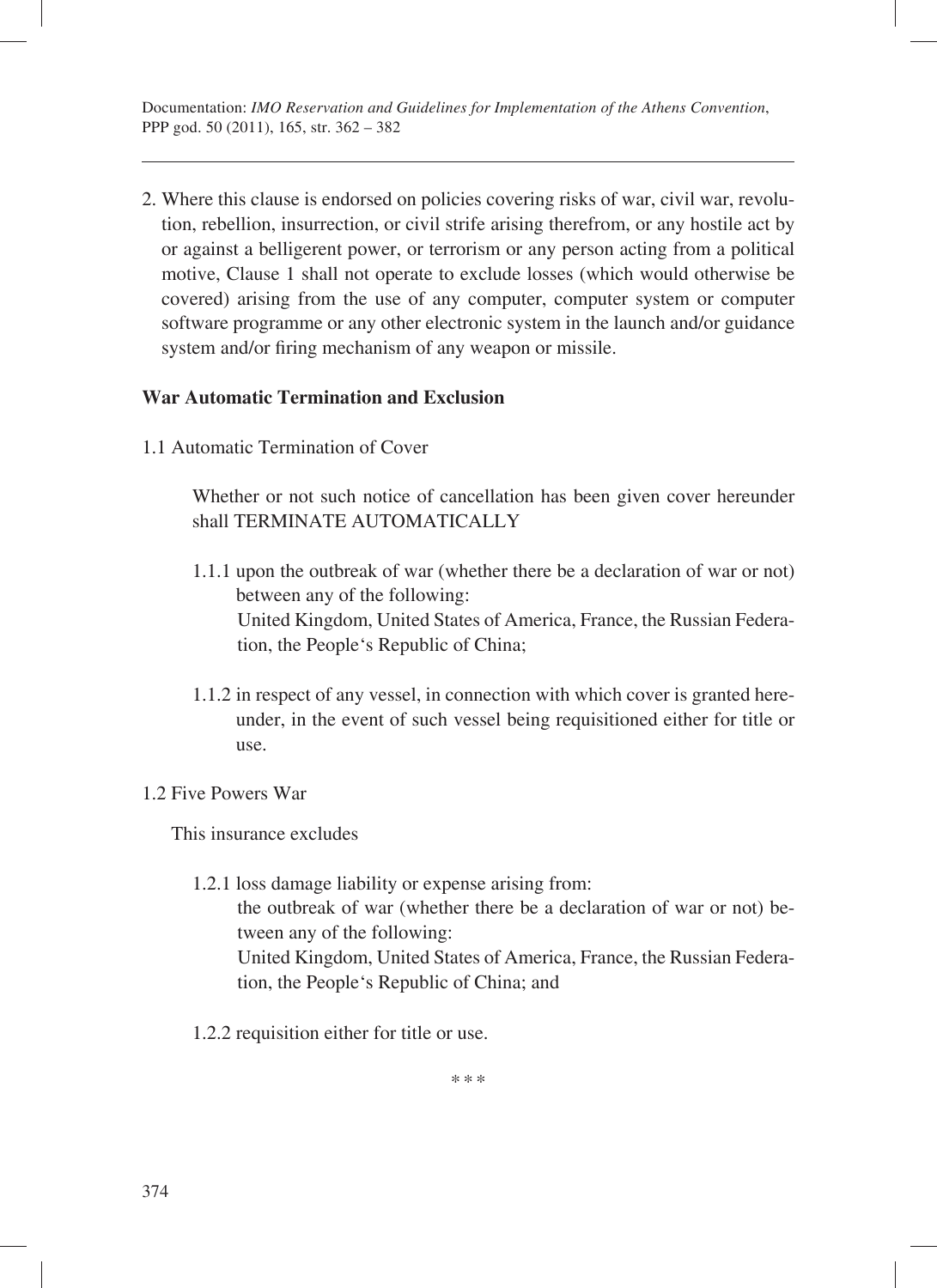2. Kada je ova klauzula uključena u policu osiguranja rizika rata, građanskog rata, revolucije, ustanka, pobune, građanskih sukoba koji zbog toga nastanu, ili rizika bilo kojeg neprijateljskog akta jedne zaraćene strane ili protiv nje, ili terorizma ili čina neke osobe koja djeluje s političkim pobudama, točka 1. nema učinak isključenja štete (koja bi inače bila u pokriću) nastale uslijed uporabe računala, računalnog sustava, računalnog softverskog programa, ili bilo kakvog elektroničkog sustava, u sustavima lansiranja i/ili navođenja i/ili mehanizmima ispaljivanja oružja ili rakete.

### **Automatski prestanak i isključenje osigurateljnog pokrića ratnih rizika**

1.1. Automatski prestanak osigurateljnog pokrića

Bez obzira na to je li dostavljena obavijest o otkazu osiguranja ili nije, pruženo osigurateljno pokriće AUTOMATSKI PRESTAJE

- 1.1.1. u trenutku izbijanja rata (bez obzira je li rat objavljen ili nije) između bilo kojih od sljedećih država: Ujedinjeno Kraljevstvo, Sjedinjene Američke Države, Francuska, Ruska Federacija, Narodna Republika Kina;
- 1.1.2. u odnosu na brod za koji je pruženo ovo osigurateljno pokriće, u trenutku kad taj brod bude rekviriran bilo radi vlasništva ili uporabe.

#### 1.2. Rat između pet sila

Ovo osiguranje isključuje

- 1.2.1. gubitak, oštećenje, odgovornost ili trošak koji proizlaze iz : izbijanja rata (bez obzira je li rat objavljen ili nije) između bilo kojih od sljedećih država: Ujedinjeno Kraljevstvo, Sjedinjene Američke Države, Francuska, Ruska Federacija, Narodna Republika Kina; i
- 1.2.2. rekviziciju broda, bilo radi vlasništva ili uporabe.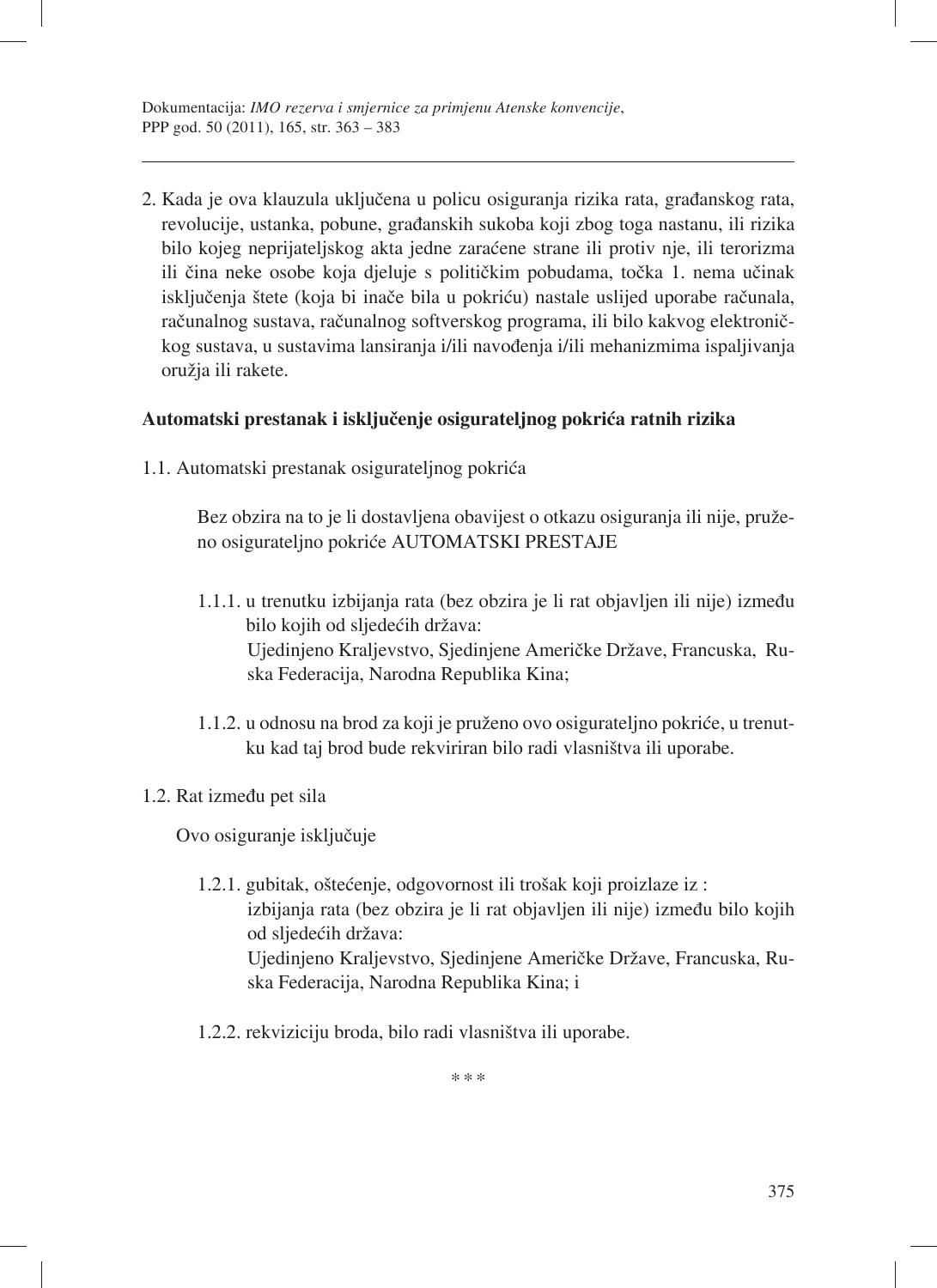# **APPENDIX B**

## **I. Examples of insurance undertakings (Blue Cards) referred to in guideline 3**

*Blue Card issued by War Insurer* 

Certificate furnished as evidence of insurance pursuant to article 4 *bis* of the Athens **Convention relating to the Carriage of Passengers and their Luggage by Sea, 2002.** 

Name of Ship: IMO Ship Identification Number: Port of registry: Name and Address of owner:

This is to certify that there is in force in respect of the above named ship while in the above ownership a policy of insurance satisfying the requirements of article 4 *bis* of the Athens Convention relating to the Carriage of Passengers and their Luggage by Sea, 2002, **subject to all exceptions and limitations allowed for compulsory war insurance under the Convention and the implementation guidelines adopted by the Legal Committee of the International Maritime Organization in October 2006, including in particular the following clauses: [Here the text of the Convention and the guidelines with appendices can be inserted to the extent desirable]***.* 

Period of insurance from: ........................................ to: ........................................

Provided always that the insurer may cancel this certificate by giving 30 days written notice to the above Authority whereupon the liability of the insurer hereunder shall cease as from the date of the expiry of the said period of notice but only as regards incidents arising thereafter.

\*\*\*

Date:

This certificate has been issued by: *War Risks, Inc.* 

[Address]

Signature of insurer

....................................................... As agent only for *War Risks, Inc.*

376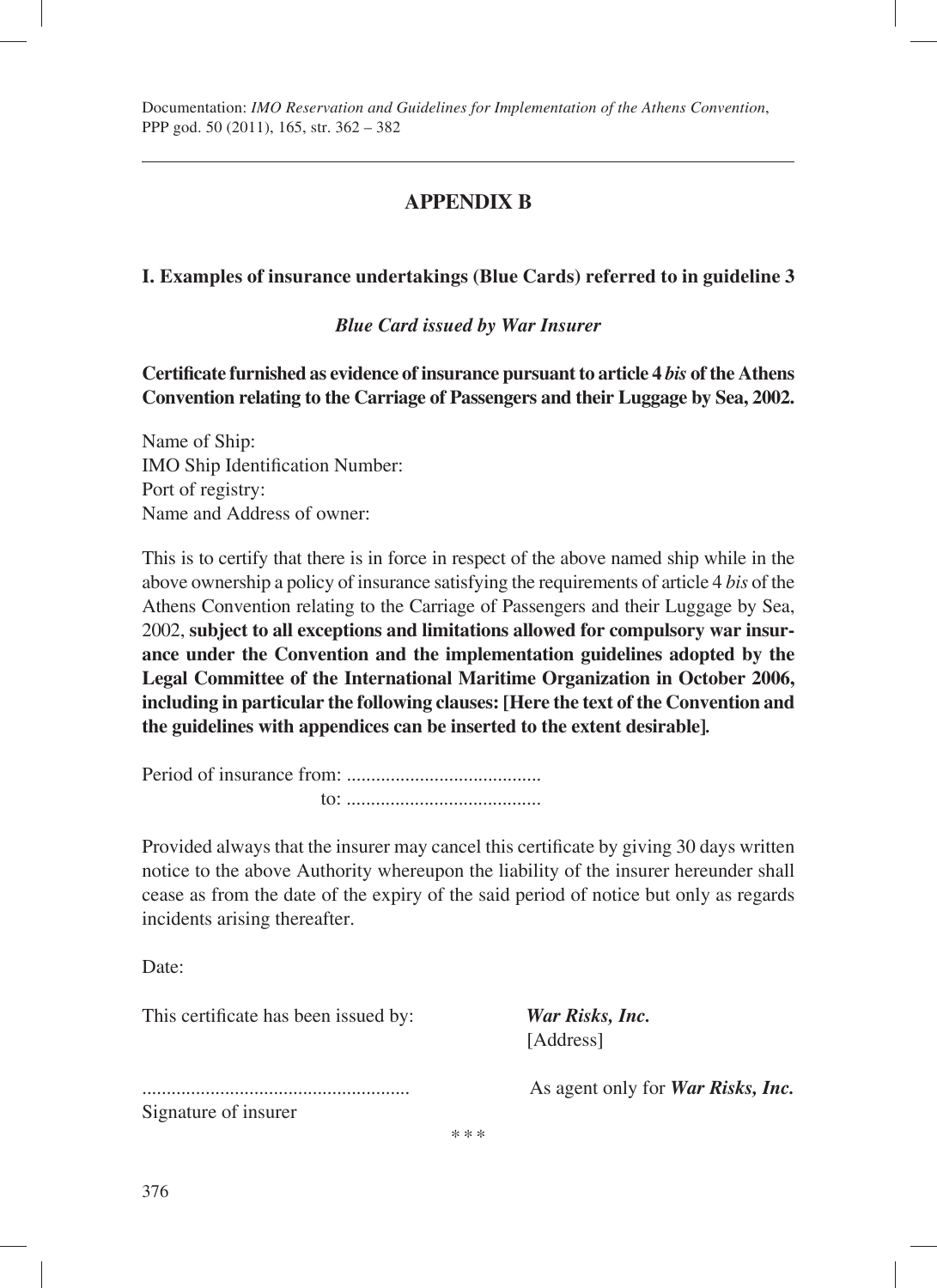# **DODATAK B**

**I. Primjeri svjedodžbi o osigurateljnom pokriću (***"Plave karte"***) iz točke 3. Smjernica**

*"Plava karta" izdana od strane osiguratelja ratnih rizika*

**Svjedodžba služi kao dokaz o osiguranju sukladno članku 4** *bis***. Atenske konvencije o prijevozu putnika i njihove prtljage morem, 2002.**

Ime broda: IMO identifikacijski broj broda: Luka upisa: Ime i adresa vlasnika broda:

Ovime se potvrđuje da je u pogledu gore imenovanoga broda, dok je u vlasništvu navedenog vlasnika, na snazi polica osiguranja koja udovoljava zahtjevima članka 4 *bis.* Atenske konvencije o prijevozu putnika i njihove prtljage morem, 2002., **uz primjenu svih isključenja i ograničenja dopuštenih kod obveznog osiguranja ratnih rizika na temelju Konvencije i Smjernica za primjenu usvojenih od strane Pravnog odbora Međunarodne pomorske organizacije u listopadu 2006., uključujući posebice sljedeće klauzule:** [**Ovdje se, u potrebnom opsegu, može dodati tekst Konvencije i Smjernica s dodacima**]**.**

Trajanje osiguranja od: ........................................ do: ........................................

uvijek uz uvjet da osiguratelj može otkazati ovu svjedodžbu na način da gore navedenom tijelu preda pisanu obavijest o otkazu pokrića uz otkazni rok od 30 dana čime će odgovornost osiguratelja prestati datumom isteka navedenog roka, ali samo u odnosu na nezgode nastale poslije toga datuma.

Datum:

Ovu svjedodžbu izdao je: *War Risks, Inc*.

[Adresa]

Potpis osiguratelja

....................................................... Isključivo kao zastupnik za *War Risks, Inc.*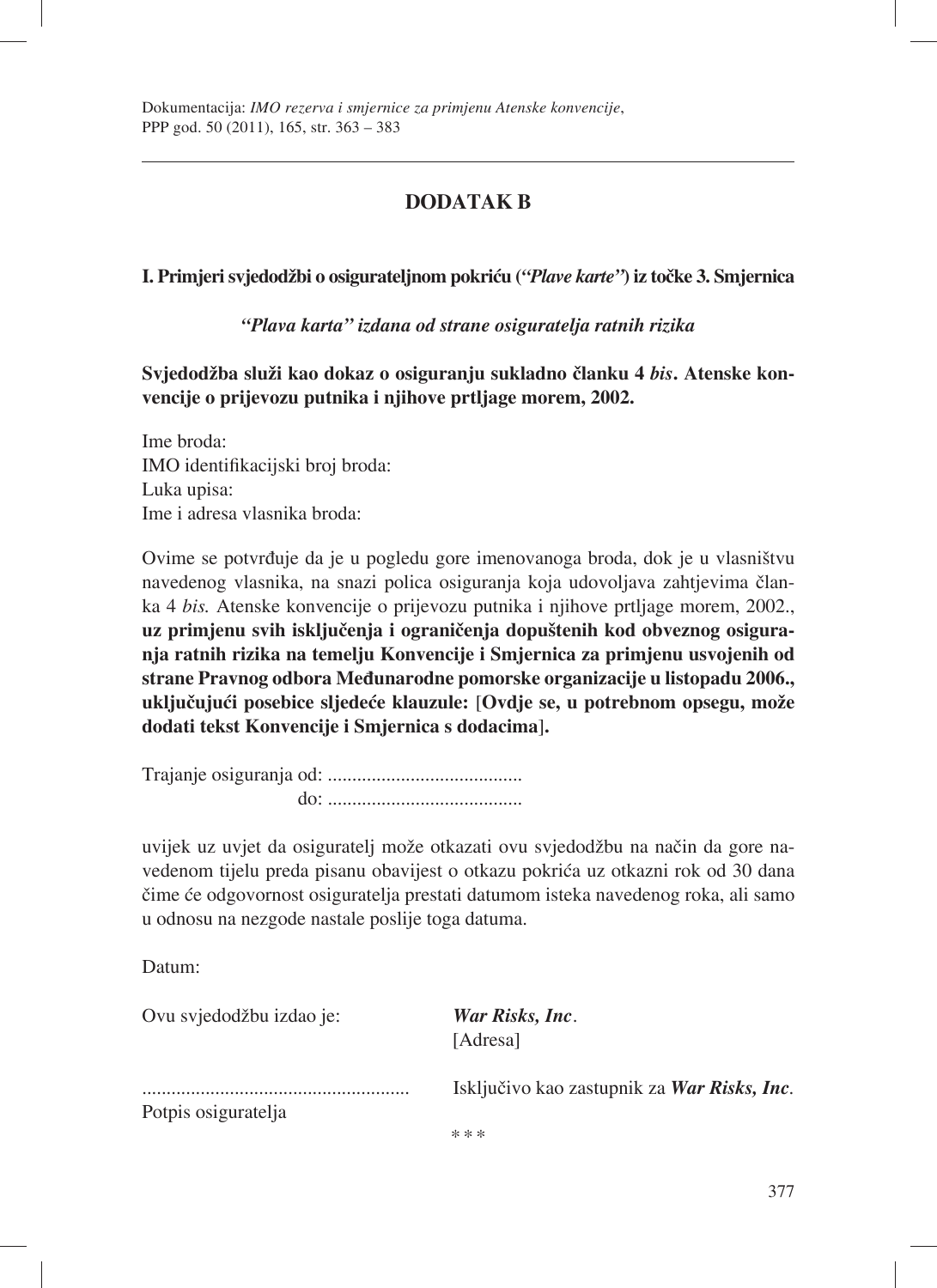#### *Blue Card issued by Non-War Insurer*

**Certifi cate furnished as evidence of insurance pursuant to article 4** *bis* **of the Athens Convention relating to the Carriage of Passengers and their Luggage by Sea, 2002** 

Name of Ship: IMO Ship Identification Number: Port of registry: Name an Address of owner:

This is to certify that there is in force in respect of the above named ship while in the above ownership a policy of insurance satisfying the requirements of article 4 *bis* of the Athens Convention relating to the Carriage of Passengers and their Luggage by Sea, 2002, **subject to all exceptions and limitations allowed for non-war insurers under the Convention and the implementation guidelines adopted by the Legal Committee of the International Maritime Organization in October 2006, including in particular the following clauses: [Here the text of the Convention and the Guidelines with appendices can be inserted to the extent desirable].** 

Period of insurance from: ........................................ to: ........................................

Provided always that the insurer may cancel this certificate by giving three months written notice to the above Authority whereupon the liability of the insurer hereunder shall cease as from the date of the expiry of the said period of notice but only as regards incidents arising thereafter.

\*\*\*

Date:

This certificate has been issued by: *PANDI P&I* 

[Address]

....................................................... As agent only for **PANDI P&I** Signature of insurer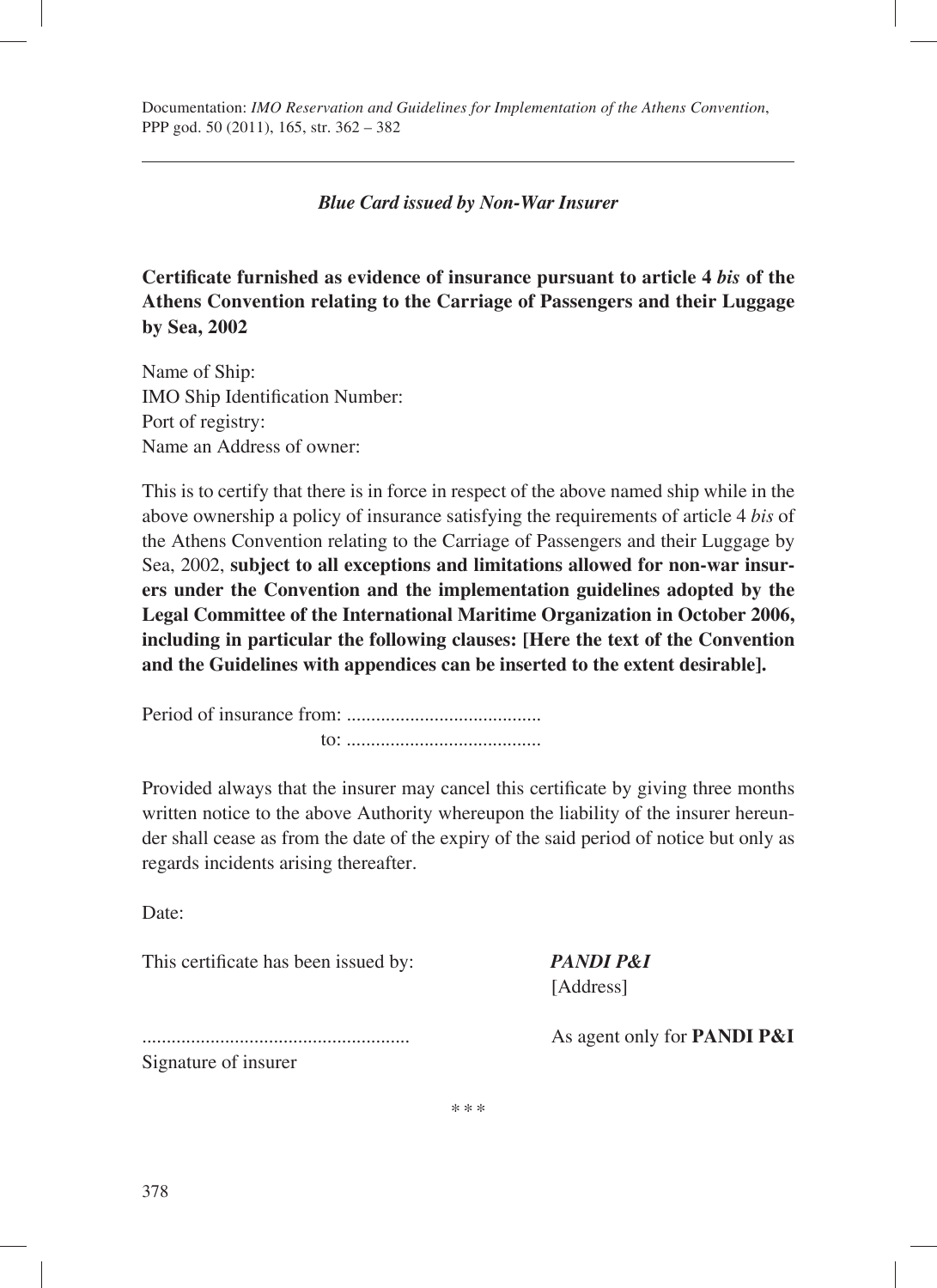*"Plava karta" izdana od strane osiguratelja ne-ratnih rizika*

# **Svjedodžba služi kao dokaz o osiguranju sukladno članku 4 bis. Atenske konvencije o prijevozu putnika i njihove prtljage morem, 2002.**

Ime broda: IMO identifikacijski broj broda: Luka upisa: Ime i adresa vlasnika broda:

Ovime se potvrđuje da je u pogledu gore imenovanoga broda, dok je u vlasništvu navedenog vlasnika, na snazi polica osiguranja koja udovoljava zahtjevima članka 4 *bis.* Atenske konvencije o prijevozu putnika i njihove prtljage morem, 2002., **uz primjenu svih isključenja i ograničenja dopuštenih kod osiguranja ne-ratnih rizika na temelju Konvencije i Smjernica za primjenu usvojenih od strane Pravnog odbora Međunarodne pomorske organizacije u listopadu 2006., uključujući posebice sljedeće klauzule:** [**Ovdje se, u potrebnom opsegu, može dodati tekst Konvencije i Smjernica s dodacima**]**.**

Trajanje osiguranja od: ........................................ do: ........................................

uvijek uz uvjet da osiguratelj može otkazati ovu svjedodžbu na način da gore navedenom tijelu preda pisanu obavijest o otkazu pokrića uz otkazni rok od tri mjeseca čime će odgovornost osiguratelja prestati datumom isteka navedenog roka, ali samo u odnosu na nezgode nastale poslije toga datuma.

Datum:

Ovu svjedodžbu izdao je: *PANDI P&I.*

[Adresa]

Potpis osiguratelja

....................................................... Isključivo kao zastupnik za *PANDI P&I*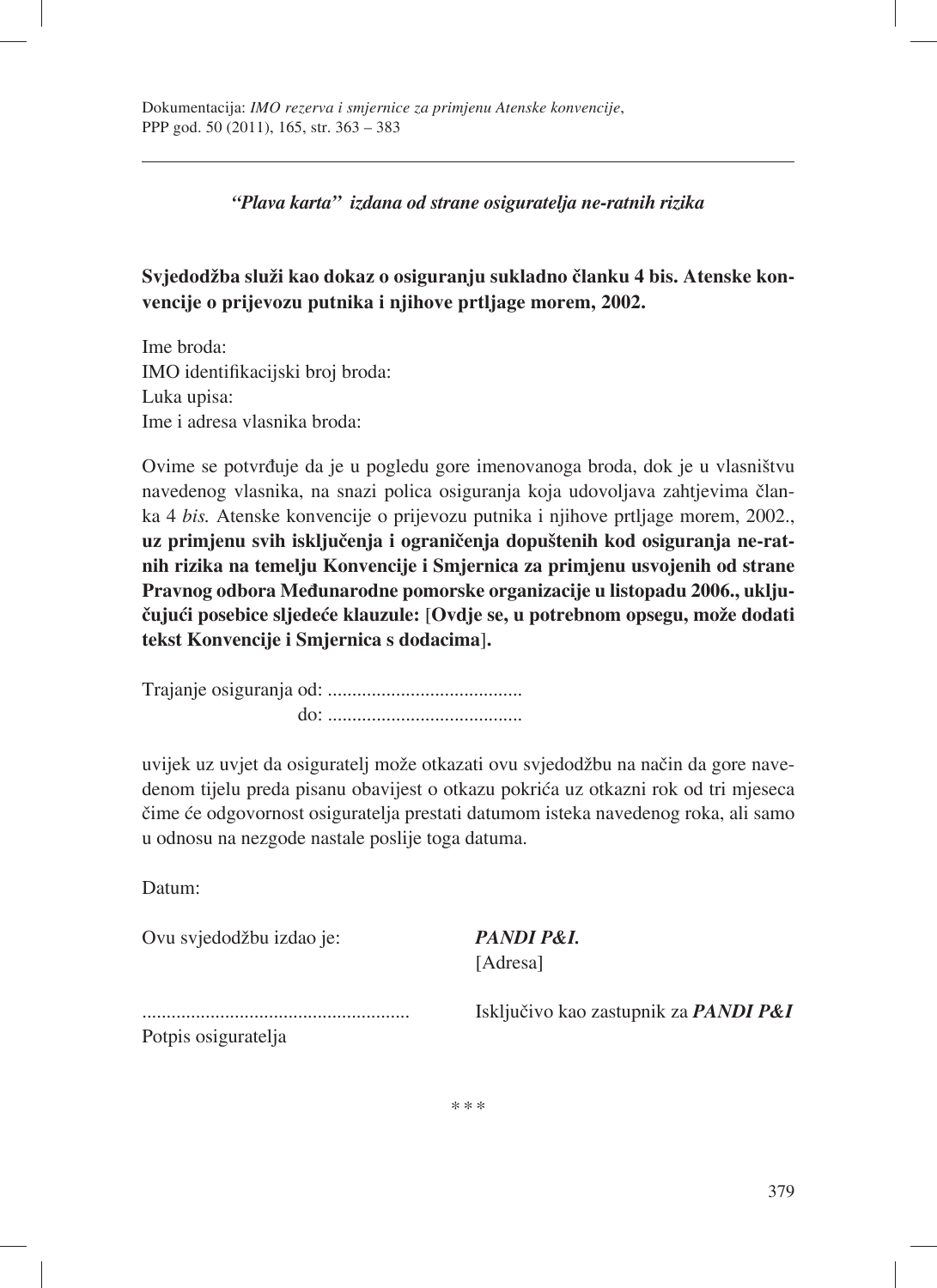## **II.** Model of certificate of insurance referred to in guideline 3

## **CERTIFICATE OF INSURANCE OR OTHER FINANCIAL SECURITY IN RESPECT OF LIABILITY FOR THE DEATH OF AND PERSONAL INJURY TO PASSENGERS**

Issued in accordance with the provisions of article 4 *bis* of the Athens Convention relating to the Carriage of Passengers and their Luggage by Sea, 2002

| Name<br>of Ship | Distinctive<br>number or<br>letters | <b>IMO Ship</b><br>Identification<br>Number | Port of<br>Registry | Name and full address<br>of the principal place of<br>business of the carrier<br>who actually performs the<br>carriage |
|-----------------|-------------------------------------|---------------------------------------------|---------------------|------------------------------------------------------------------------------------------------------------------------|
|                 |                                     |                                             |                     |                                                                                                                        |

This is to certify that there is in force in respect of the above-named ship a policy of insurance or other financial security satisfying the requirements of article 4 *bis* of the Athens Convention relating to the Carriage of Passengers and their Luggage by Sea, 2002.

Type of Security .........................................................................................................

Duration of Security ...................................................................................................

Name and address of the insurer(s) and/or guarantor(s)

The insurance cover hereby certified is split in one war insurance part and one nonwar insurance part, pursuant to the implementation guidelines adopted by the Legal Committee of the International Maritime Organization in October 2006. Each of these parts of the insurance cover is subject to all exceptions and limitations allowed under the Convention and the implementation guidelines. The insurers are not jointly and severally liable. The insurers are:

For war risks: War Risks, Inc., [address] For non-war risks: Pandi P&I, [address]

|  |  |  | $\sqrt{12}$ 11 1 $\sqrt{12}$ $\sqrt{12}$ $\sqrt{12}$ $\sqrt{12}$ $\sqrt{12}$ |  |
|--|--|--|------------------------------------------------------------------------------|--|

(Full designation of the State)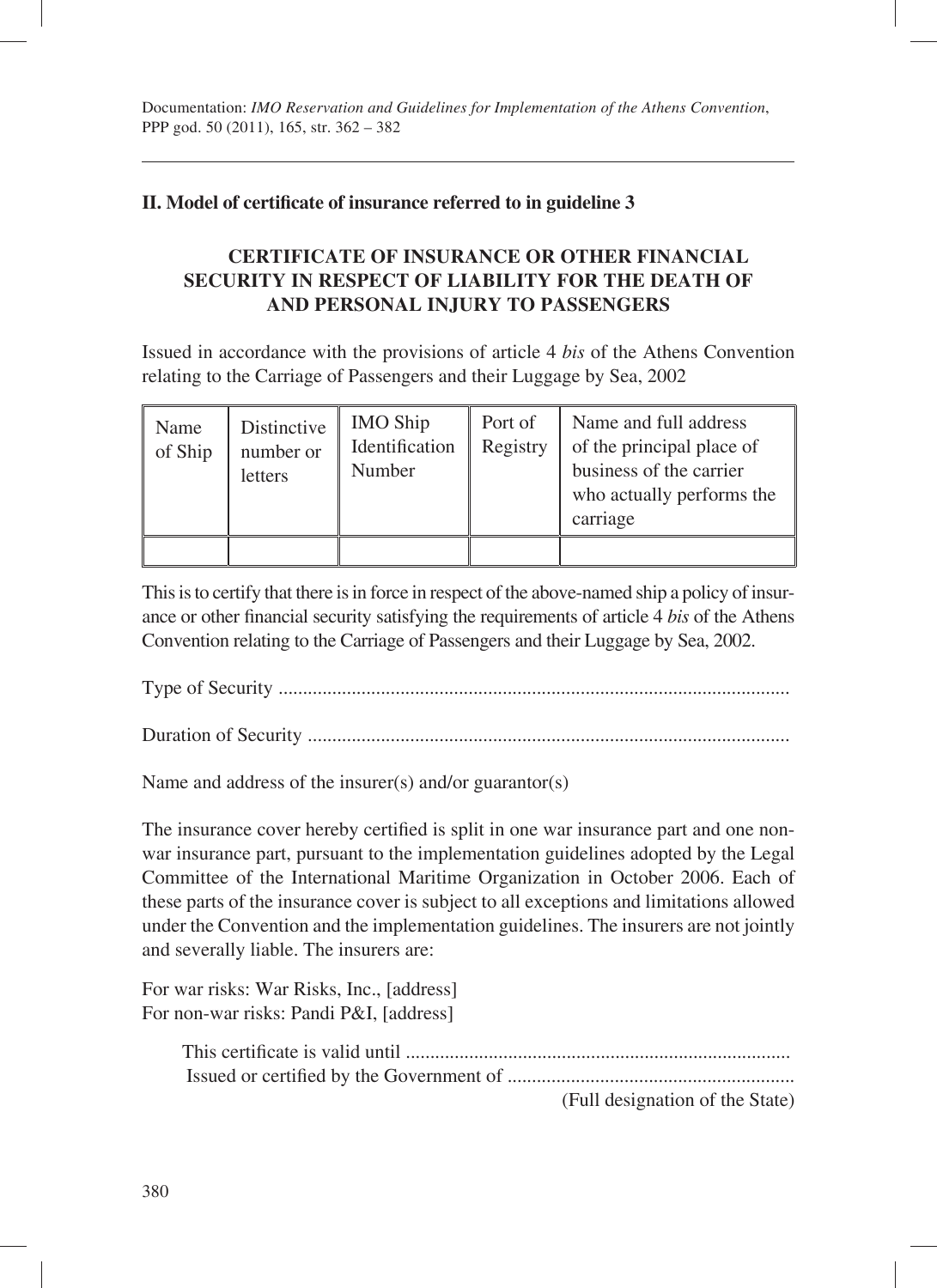## **II. Model svjedodžbe o osiguranju iz točke 3. Smjernica**

# **SVJEDODŽBA O OSIGURANJU ILI DRUGOM FINANCIJSKOM JAMSTVU U POGLEDU ODGOVORNOSTI ZA SMRT ILI TJELESNU OZLJEDU PUTNIKA**

Izdano u skladu sa odredbama članka 4 *bis*. Atenske konvencije o prijevozu putnika i njihove prtljage morem, 2002.

| Ime<br>broda | Znak za<br>raspoznavanje<br>broda | IMO broj za<br>identifikaciju<br>broda | Luka<br>upisa | Naziv i puna adresa<br>glavnog poslovnog<br>sjedišta prijevoznika koji<br>stvarno obavlja prijevoz |
|--------------|-----------------------------------|----------------------------------------|---------------|----------------------------------------------------------------------------------------------------|
|              |                                   |                                        |               |                                                                                                    |

Ovime se potvrđuje kako je u pogledu gore imenovanoga broda na snazi polica osiguranja ili drugo financijsko jamstvo koje udovoljava zahtjevima članka 4 *bis*. Atenske konvencije o prijevozu putnika i njihove prtljage morem, 2002.

Vrsta jamstva .............................................................................................................

Trajanje jamstva .........................................................................................................

Naziv i adresa osiguratelja (ili više njih) i/ili jamca (jamaca)

Ovime potvrđeno osigurateljno pokriće podijeljeno je na dio koji se odnosi na pokriće ratnih rizika i dio koji se odnosi na pokriće ne- ratnih rizika, sukladno Smjernicama za primjenu Konvencije koje je usvojio Pravni odbor Međunarodne pomorske organizacije u listopadu 2006. Na oba dijela osigurateljnog pokrića primjenjuju se sva isključenja i ograničenja dopuštena na temelju Konvencije i Smjernica za primjenu. Osiguratelji nisu solidarno odgovorni. Osiguratelji su:

Za ratne rizike: War risks, Inc. [adresa] Za ne ratne rizike: Pandi P&I [adresa]

| (puno ime države) |
|-------------------|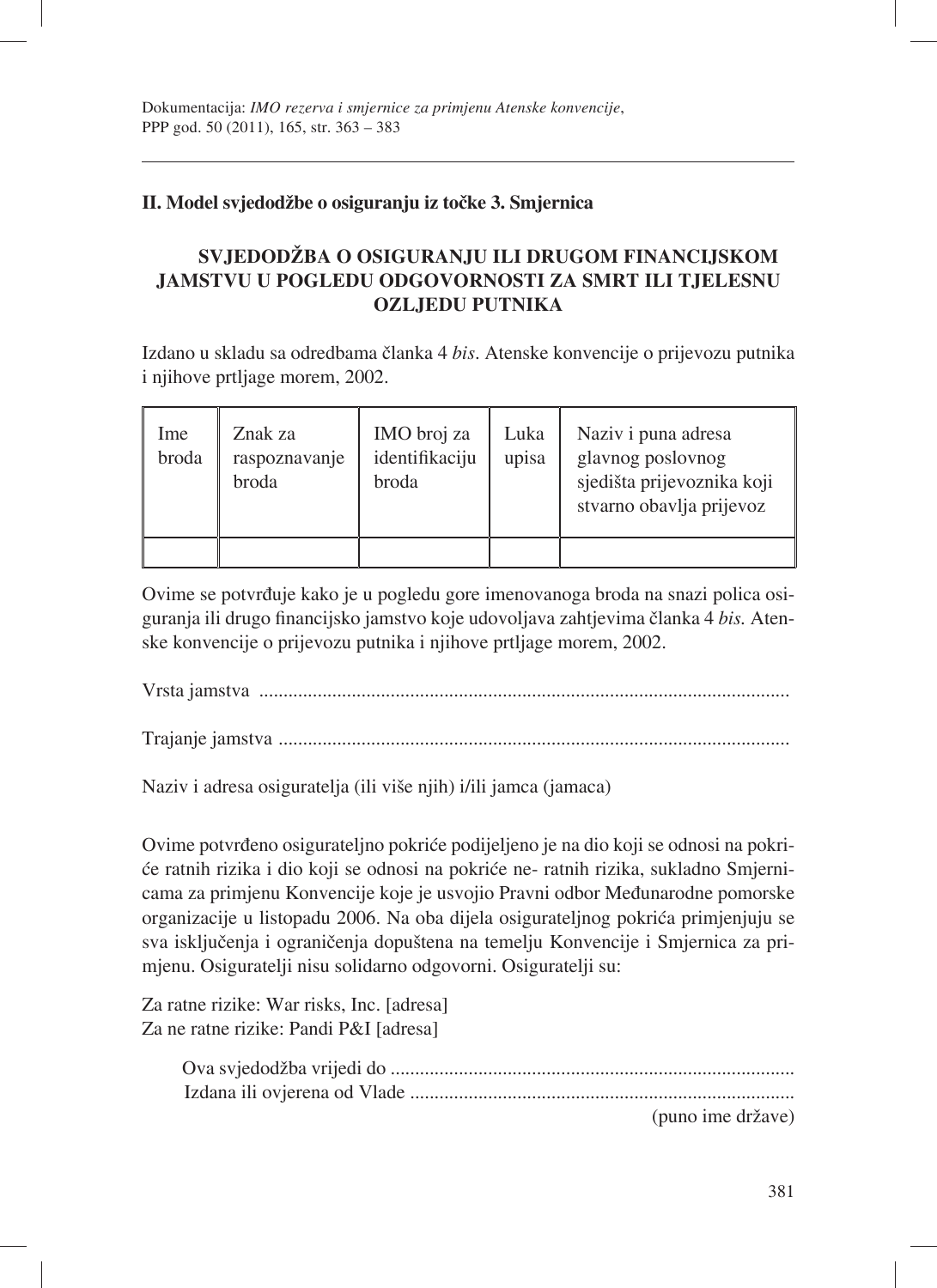Documentation: *IMO Reservation and Guidelines for Implementation of the Athens Convention*, PPP god. 50 (2011), 165, str. 362 – 382

#### OR

The following text should be used when a State Party avails itself of article 4 *bis*, paragraph 3:

The present certificate is issued under the authority of the Government of ............................... (full designation of the State) by .................................... (name of institution or organization)

At .................................... On .................................... (Place) (Date)

> .................................................................................. (Signature and title of issuing or certifying official)

### **Explanatory notes:**

- 1. If desired, the designation of the State may include a reference to the competent public authority of the country where the certificate is issued.
- 2. If the total amount of security has been furnished by more than one source, the amount of each of them should be indicated.
- 3. If security is furnished in several forms, these should be enumerated.
- 4. The entry 'Duration of Security' must stipulate the date on which such security takes effect.
- 5. The entry 'Address' of the insurer(s) and/or guarantor(s) must indicate the principal place of business of the insurer(s) and/or guarantor(s). If appropriate, the place of business where the insurance or other security is established shall be indicated